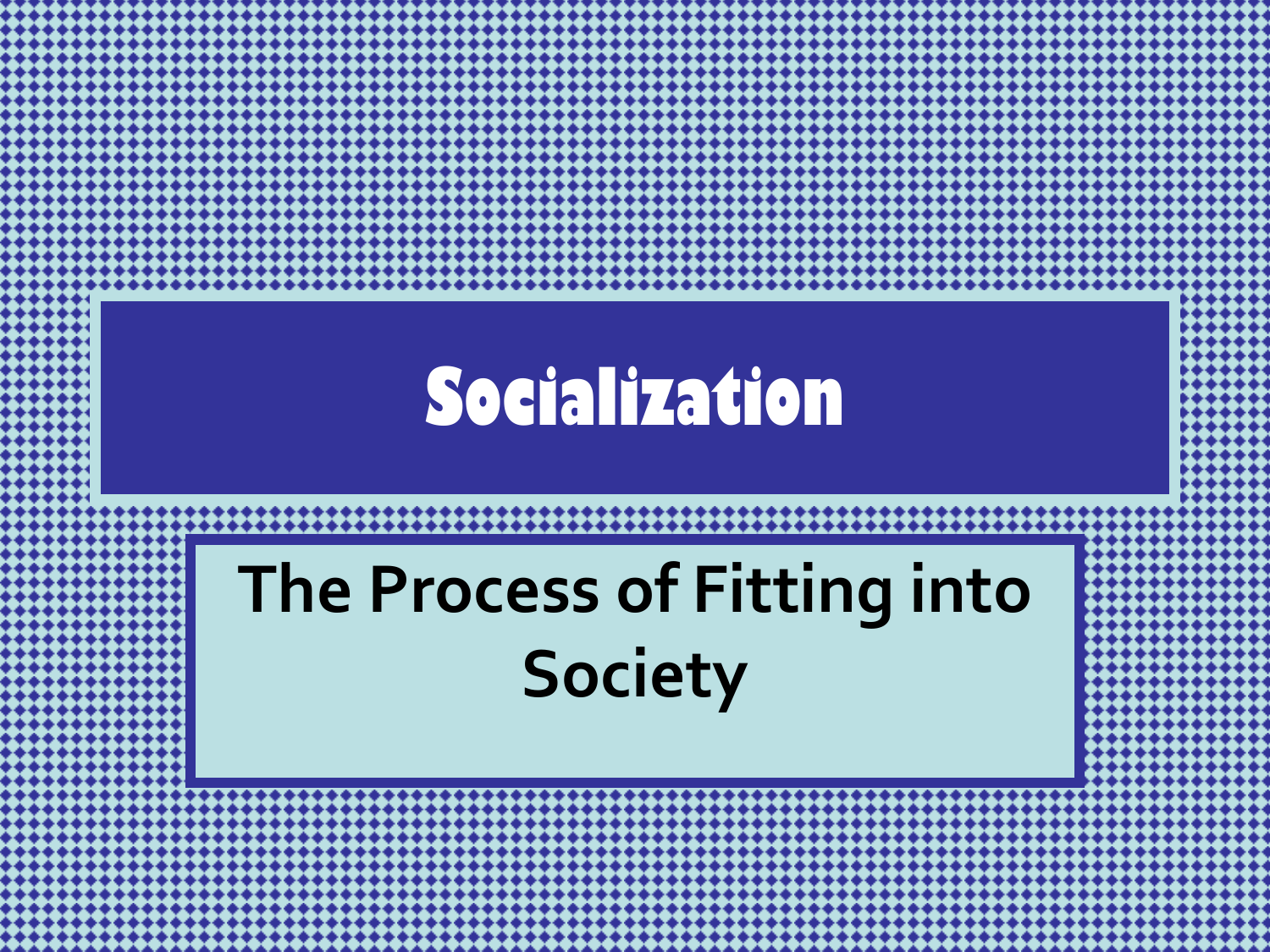

- Pick the 5 statements that best represent who you are
- Journal: In 2-3 sentences per statement, describe how you became this way (how did you come to hold those beliefs, how did you come to think that you should or should not act a certain way?)
- Is there a difference between the statements of boys and girls?
	- What does this say about our society?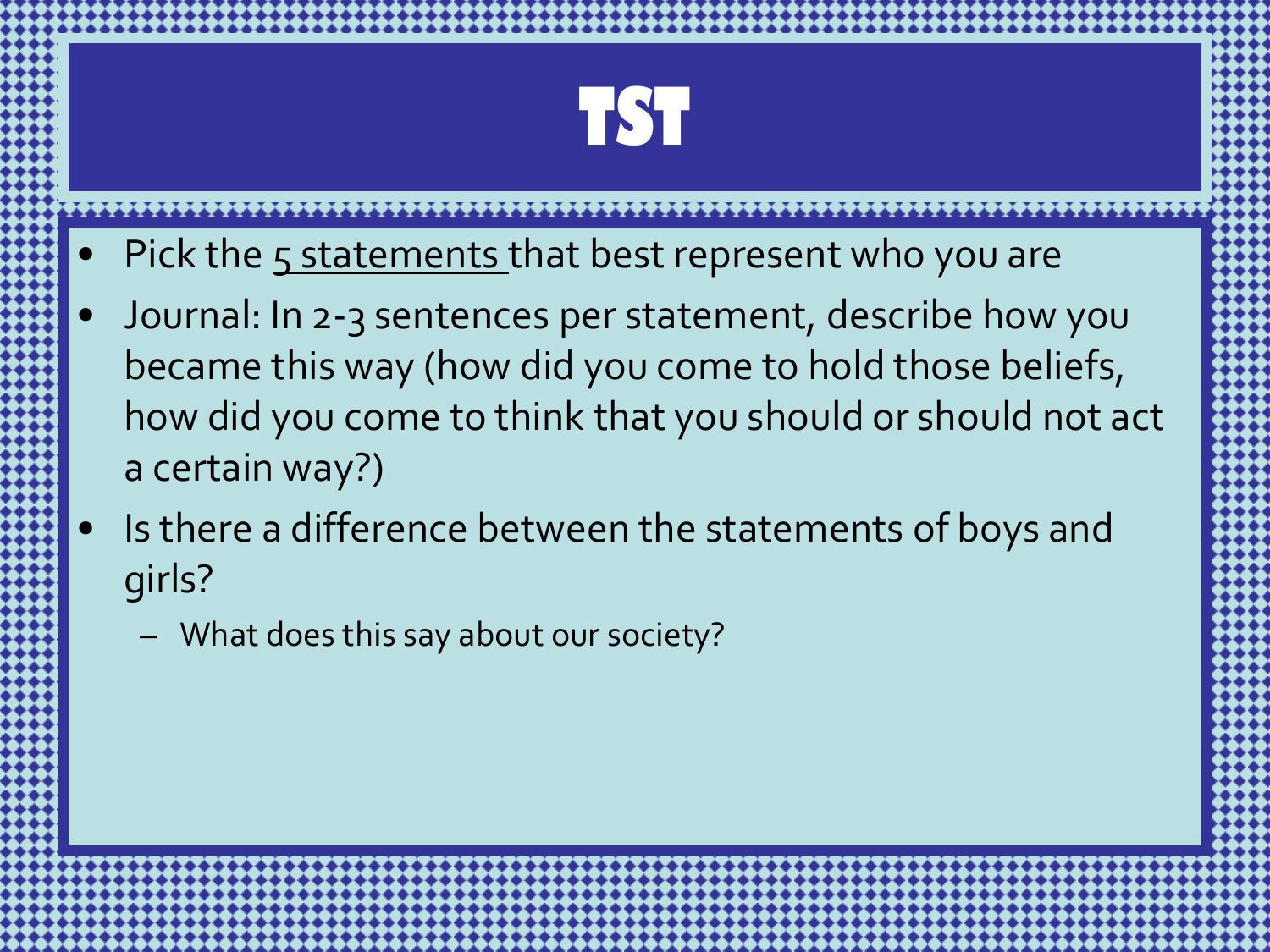#### **What is Socialization?**

*Had you been born in another time, in another place, you might speak a different language, salute a different flag, and celebrate a different religion.*

*The language, values, and beliefs we all have are passed down to us through the process of socialization.*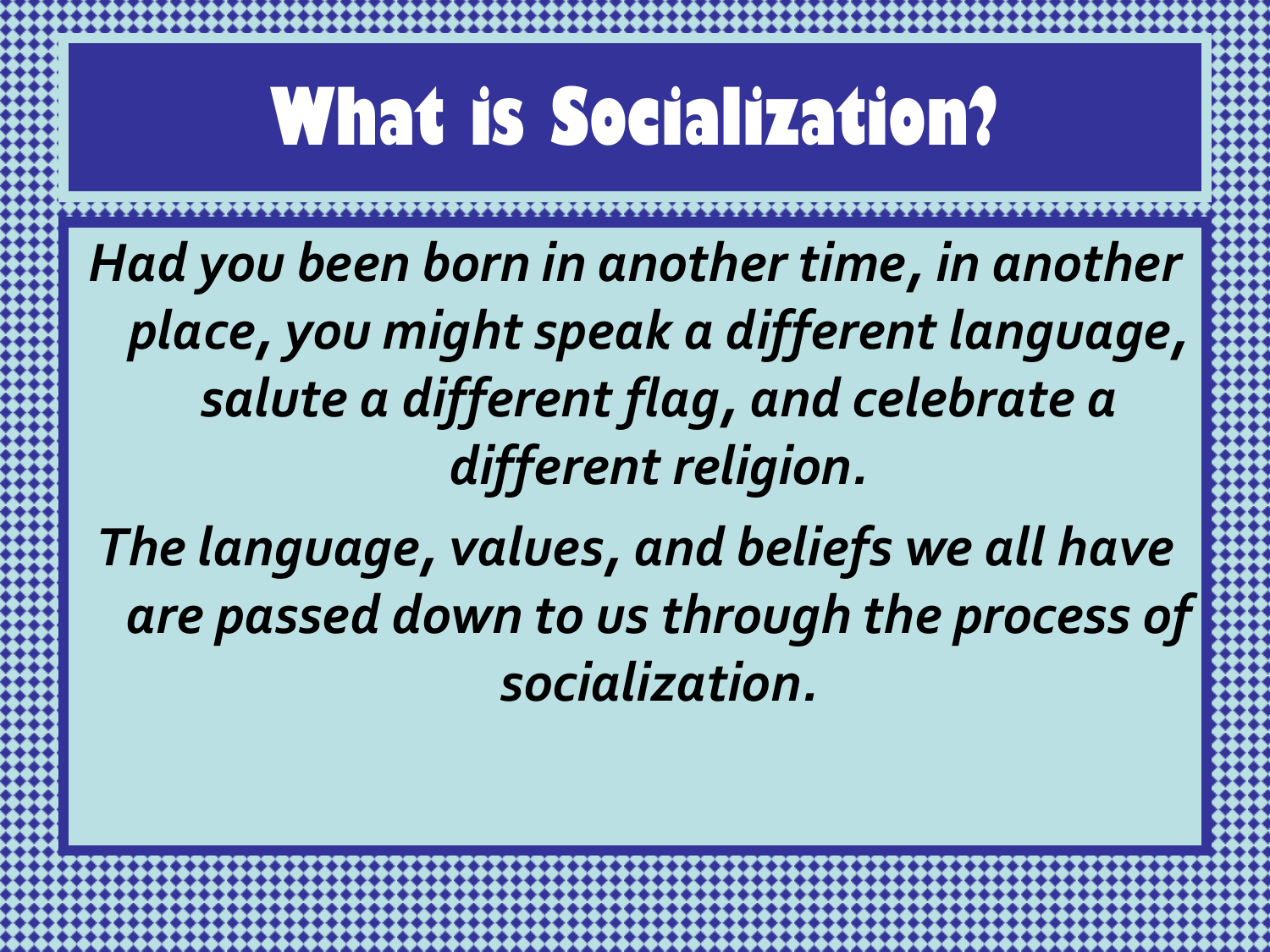# **Think, Pair, Share:**

• Discuss your reading with a partner: include at least three connections you each made in the reading and be prepared to share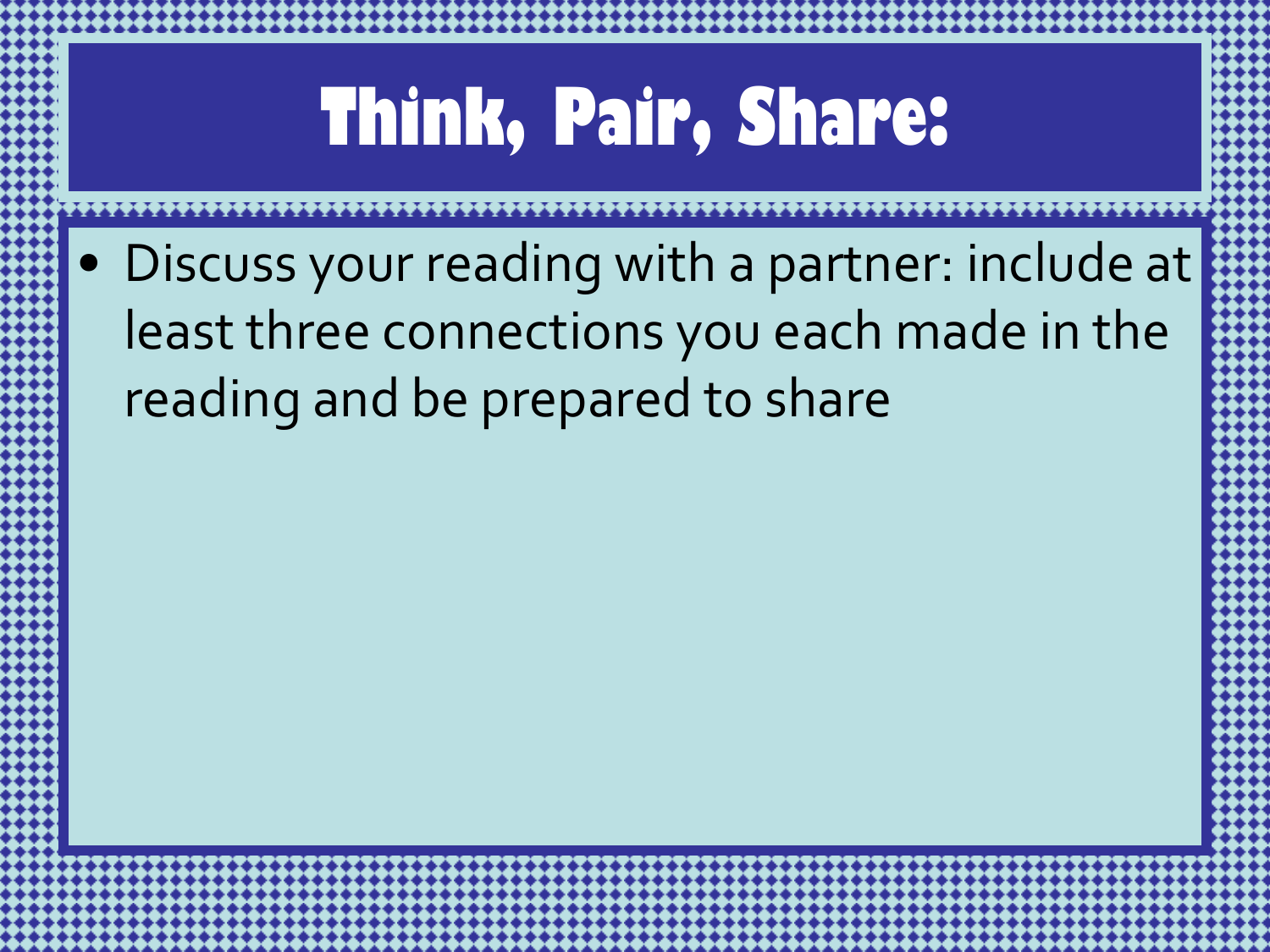#### **Socialization**

- **Socialization** is the process that teaches the **norms**, **values**, and other aspects of a culture to **new** group members.
- **Socialization theory** claims that the person we become is the result of our **environment**.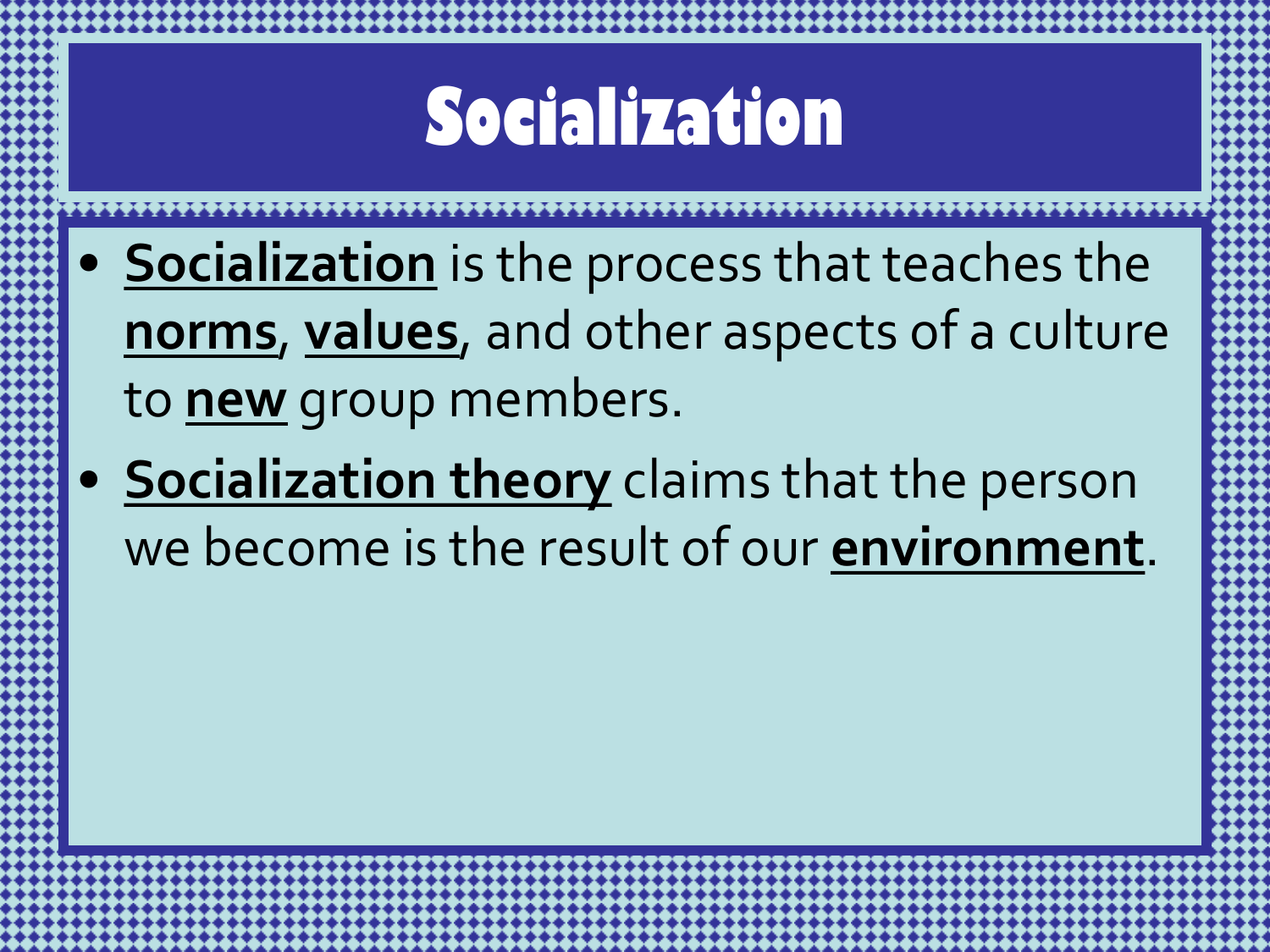# **Talcott Parsons & Socialization**

- According to sociologist **Talcott Parsons**, socialization requires people to **learn** and **internalize** society's **values**.
- We accept and integrate the values of the group as our own.
- These social values constantly surround us, but often go unexamined.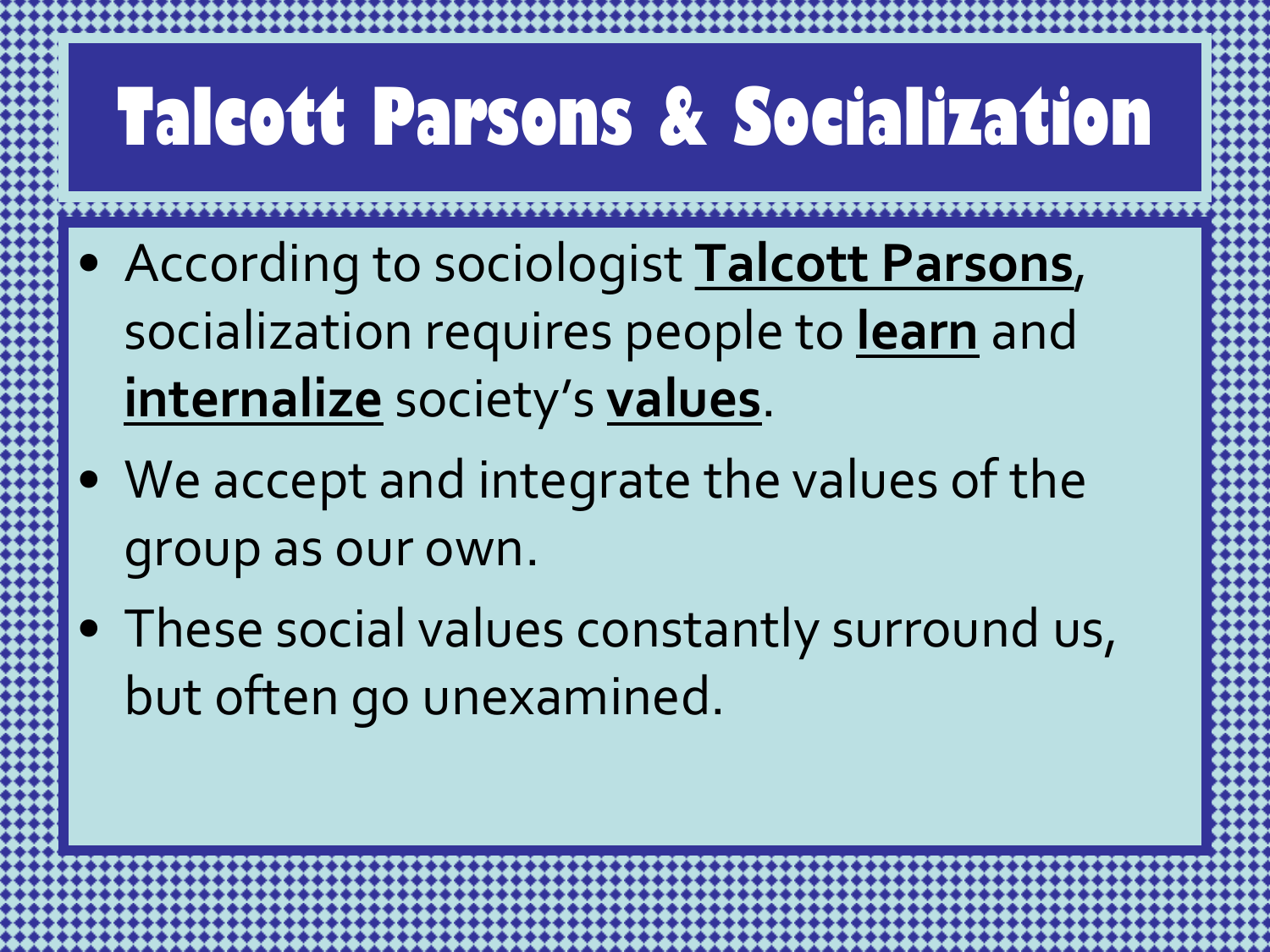# **Primary Socialization**

- **Parsons** & **Bales** argue that most socialization occurs during **childhood**.
- **Orville Brim** refers to this stage as **primary socialization**.
- Parents are the first teachers, but children also teach their parents.

*Any parent of multiple children knows that no two children are alike!*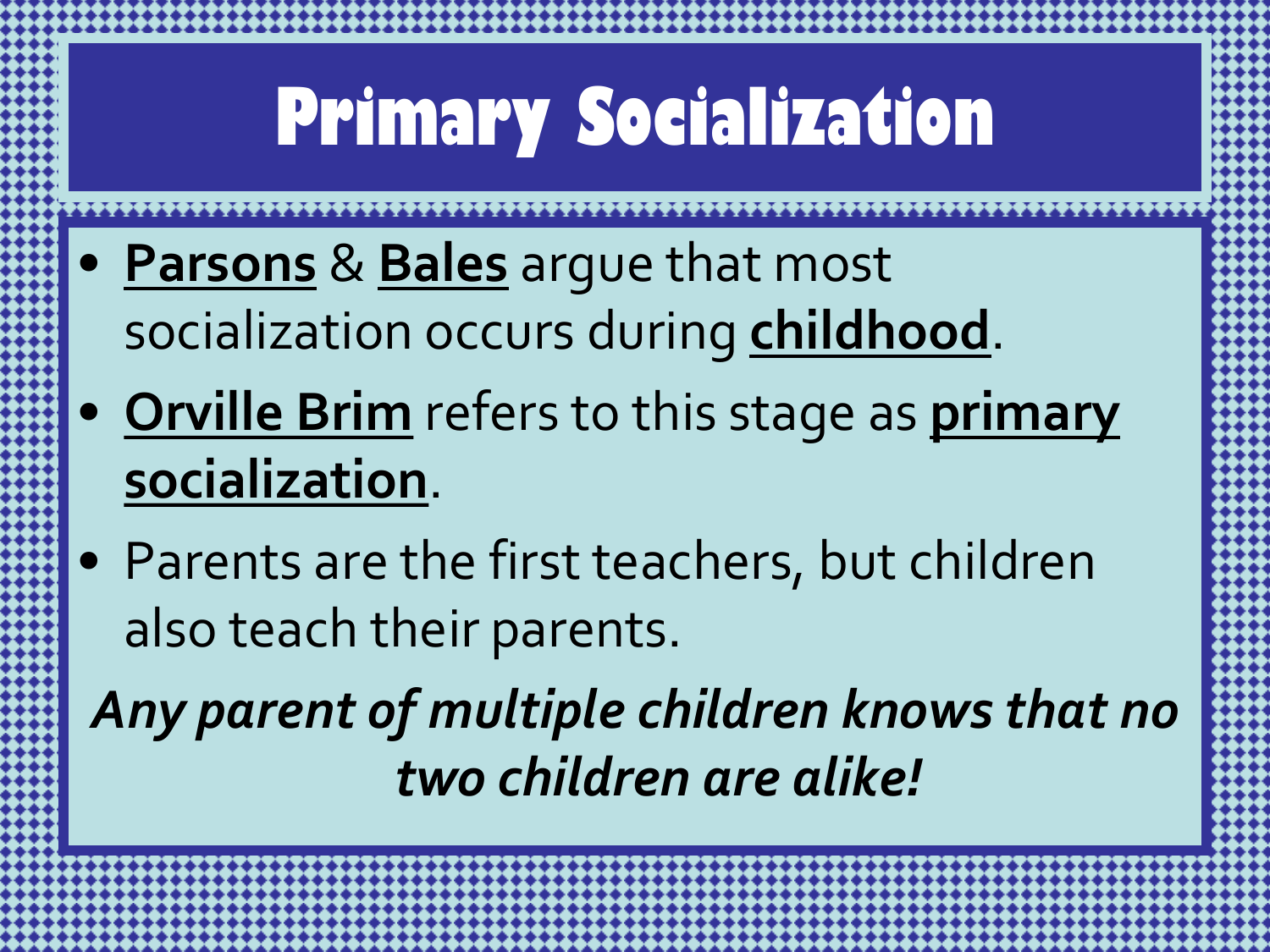# **Secondary Socialization**

- Because socialization is an **unending cycle**, we are at times the "**socializer**" and at other times the "**socialized**".
- This dynamic, whereby socialization continues throughout our lives is considered **secondary socialization**.
- As you experience life-changing events—like going to college, beginning a career, or getting married– **new socialization** occurs.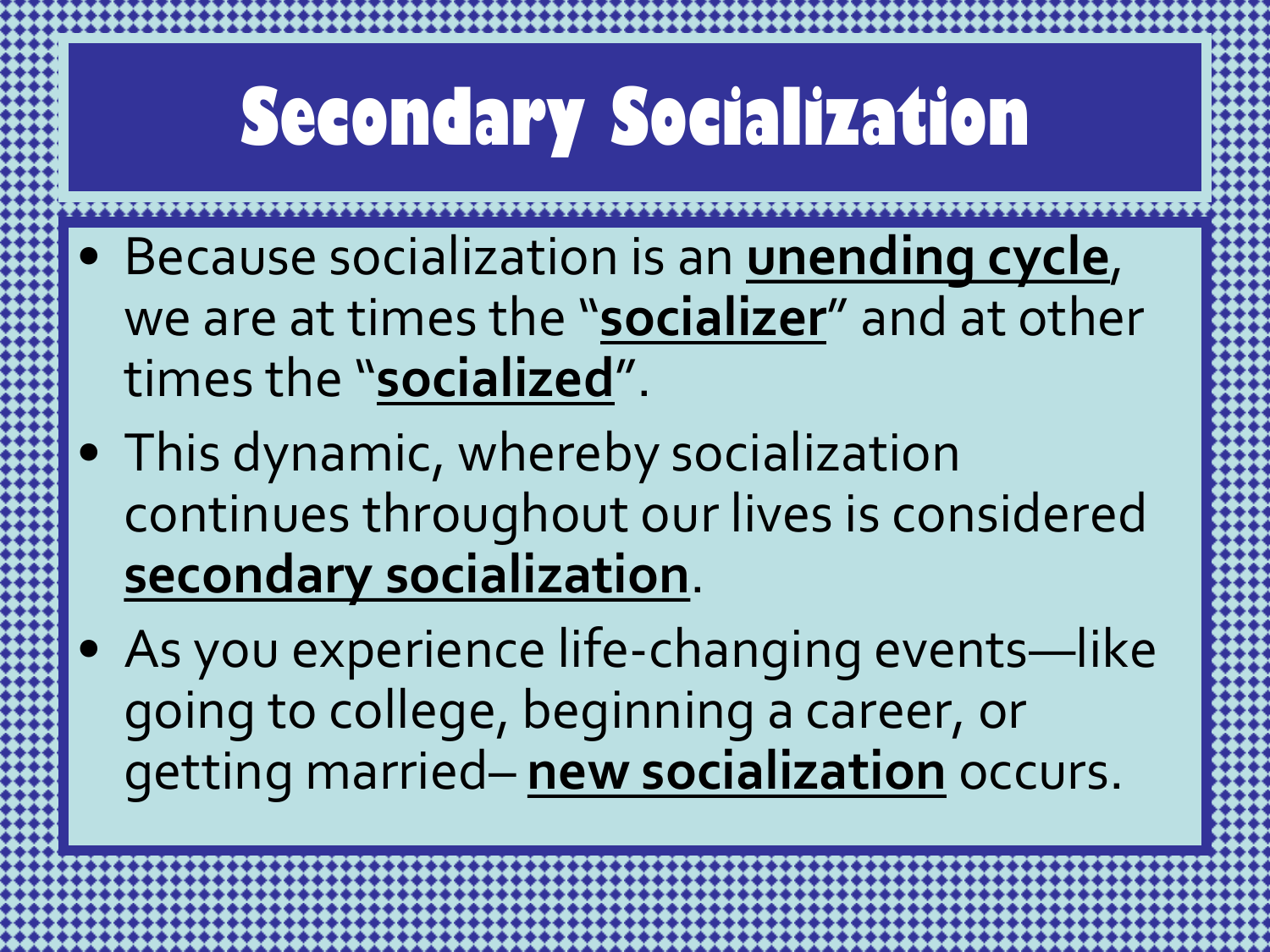# **What does Socialization do?**

- At each stage of life, we encounter new norms, values and expectations.
- We learn to accept and integrate them as we adapt to our environment.
- In a sense, the socialization process makes us who we are.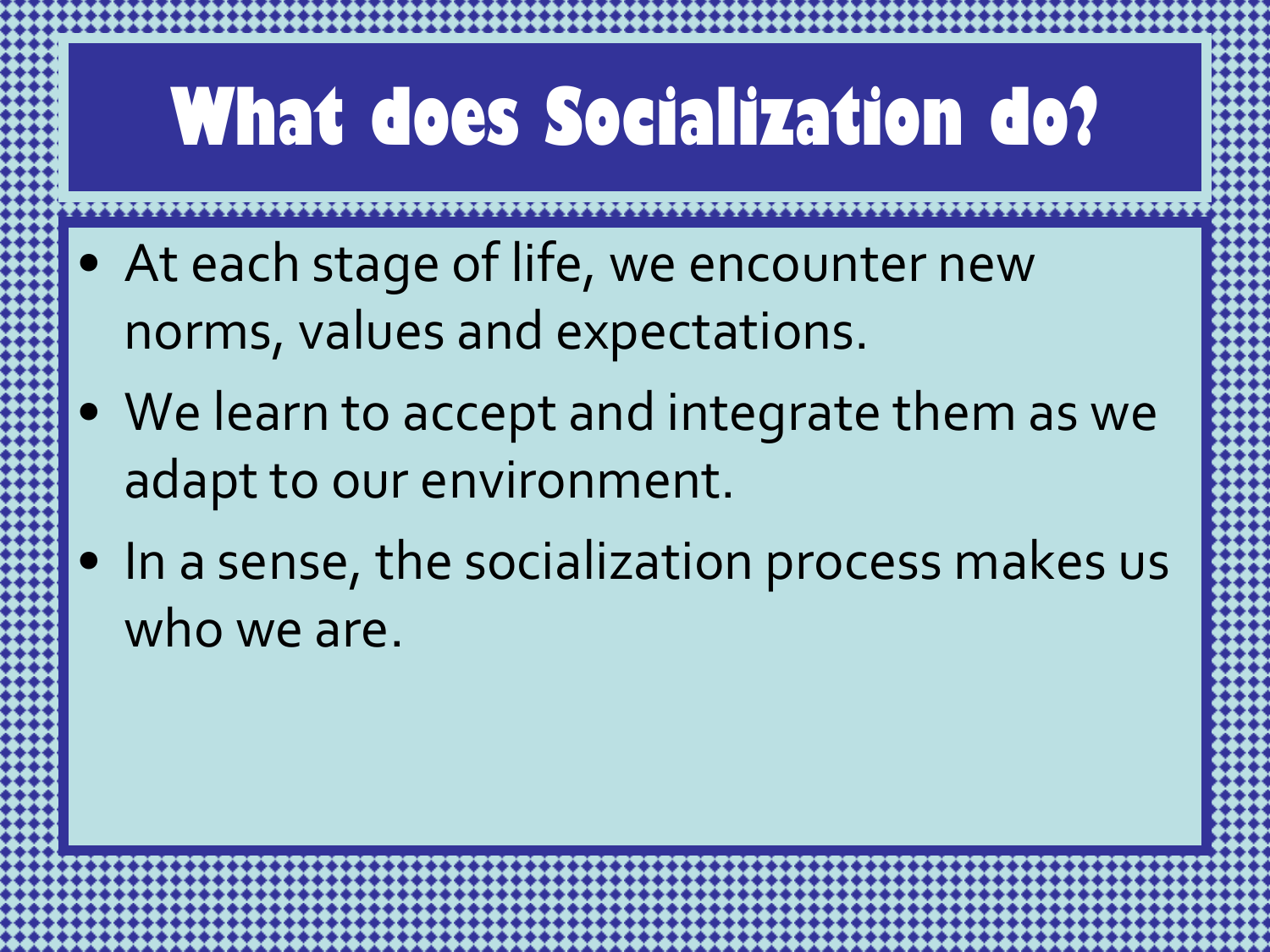#### **The Nature Vs. Nurture Debate-What makes us who we are?**

- **Richard Dawkins** said, "We, and all other animals, are machines created by our genes."
- Pure "**nature**" theorists believe that the genes we get from our parents at conception are the primary causes of human behaviors—in short, our **genetic makeup** determines who we are.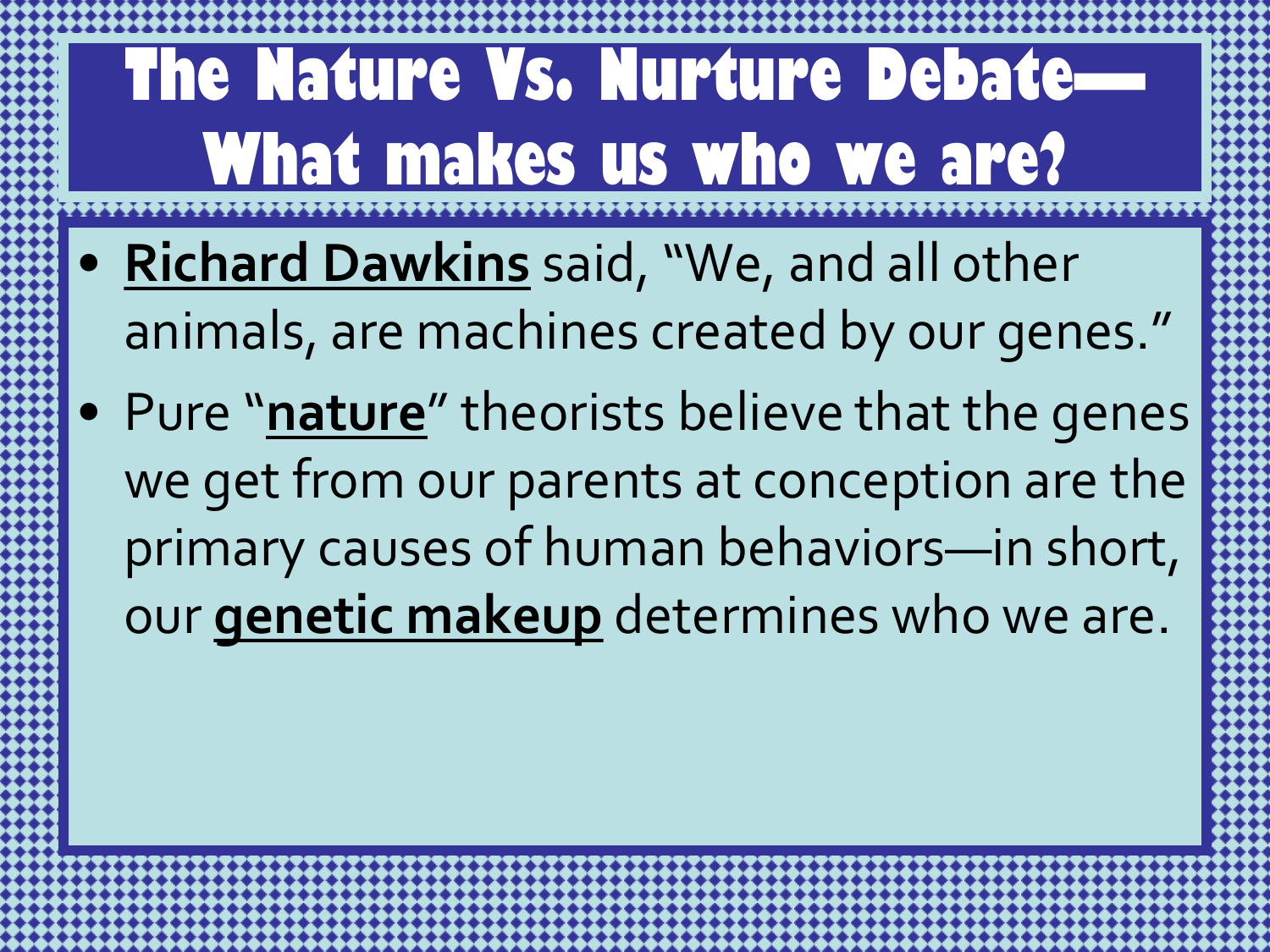#### **Nurture**

- In the 20<sup>th</sup> century, social scientists began to fight biologists' belief that nature is the sole determinant of who we are.
- Those who believe in "**nurture**" like philosopher **John Locke**, propose that our **environment** influences the way we think, feel, and behave.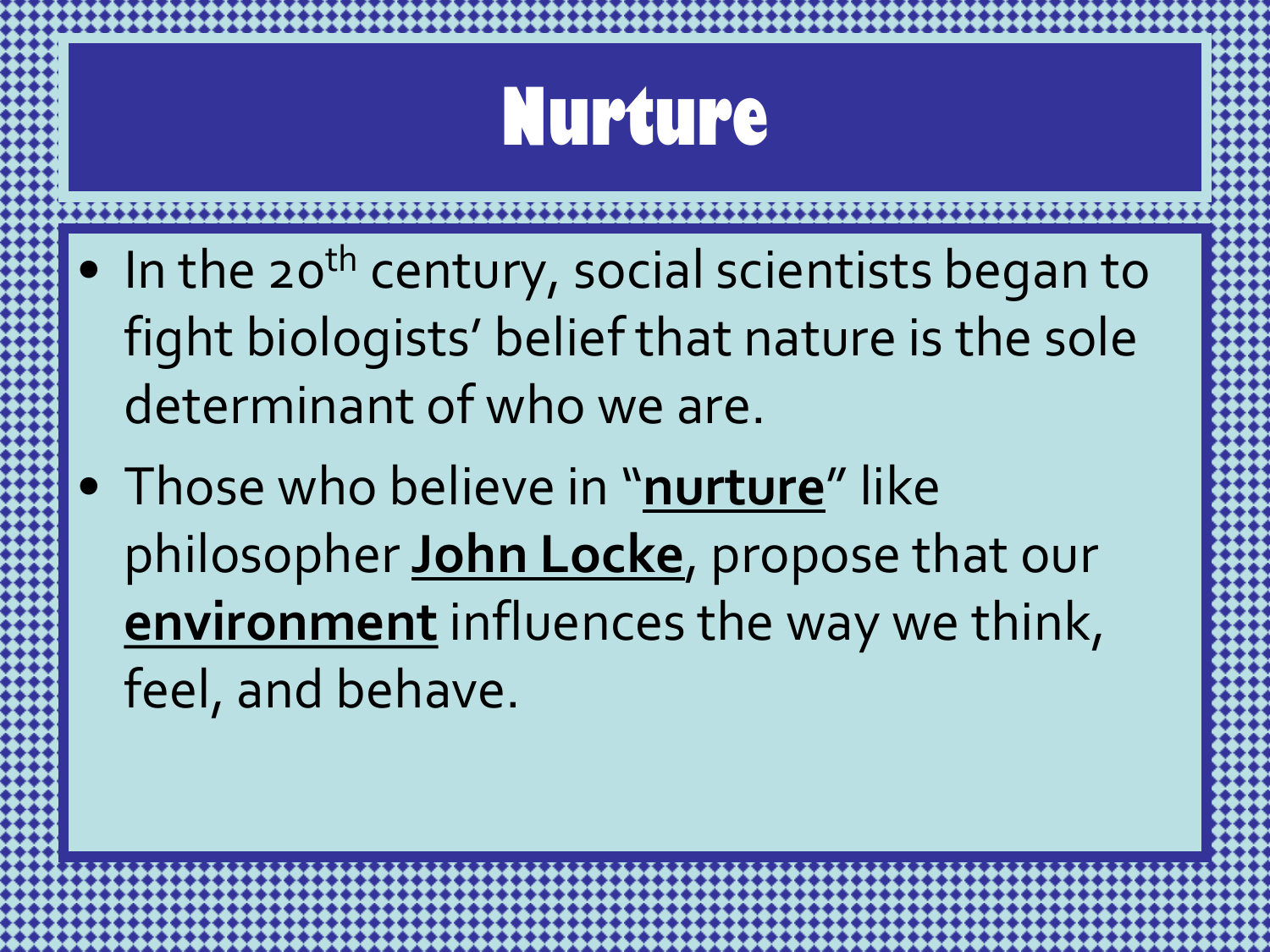- Supporters of this idea assert that socialization **molds** us like pieces of clay, particularly during **early childhood**.
- Many nurture theorists believe that a social process teaches people who they are and how they fit into their world.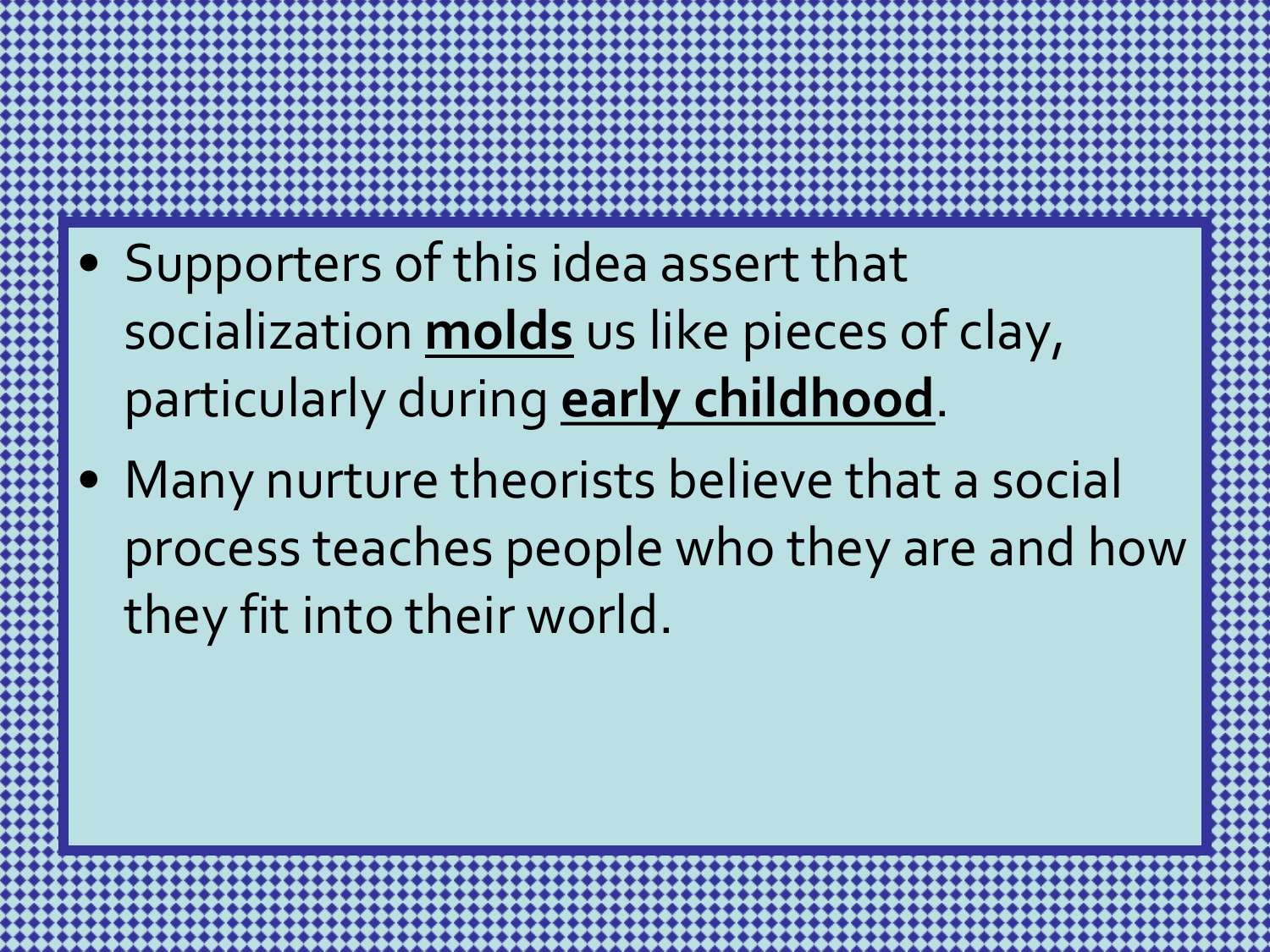- Although it is true that our genes do not necessarily dictate our destiny, it is also true that our biological makeup is what interacts with the environment in the first place.
- Biologist **Paul Ehrlich** supports a blended point of view stating "we can't partition the responsibility for aggression, altruism or charisma between DNA and upbringing…"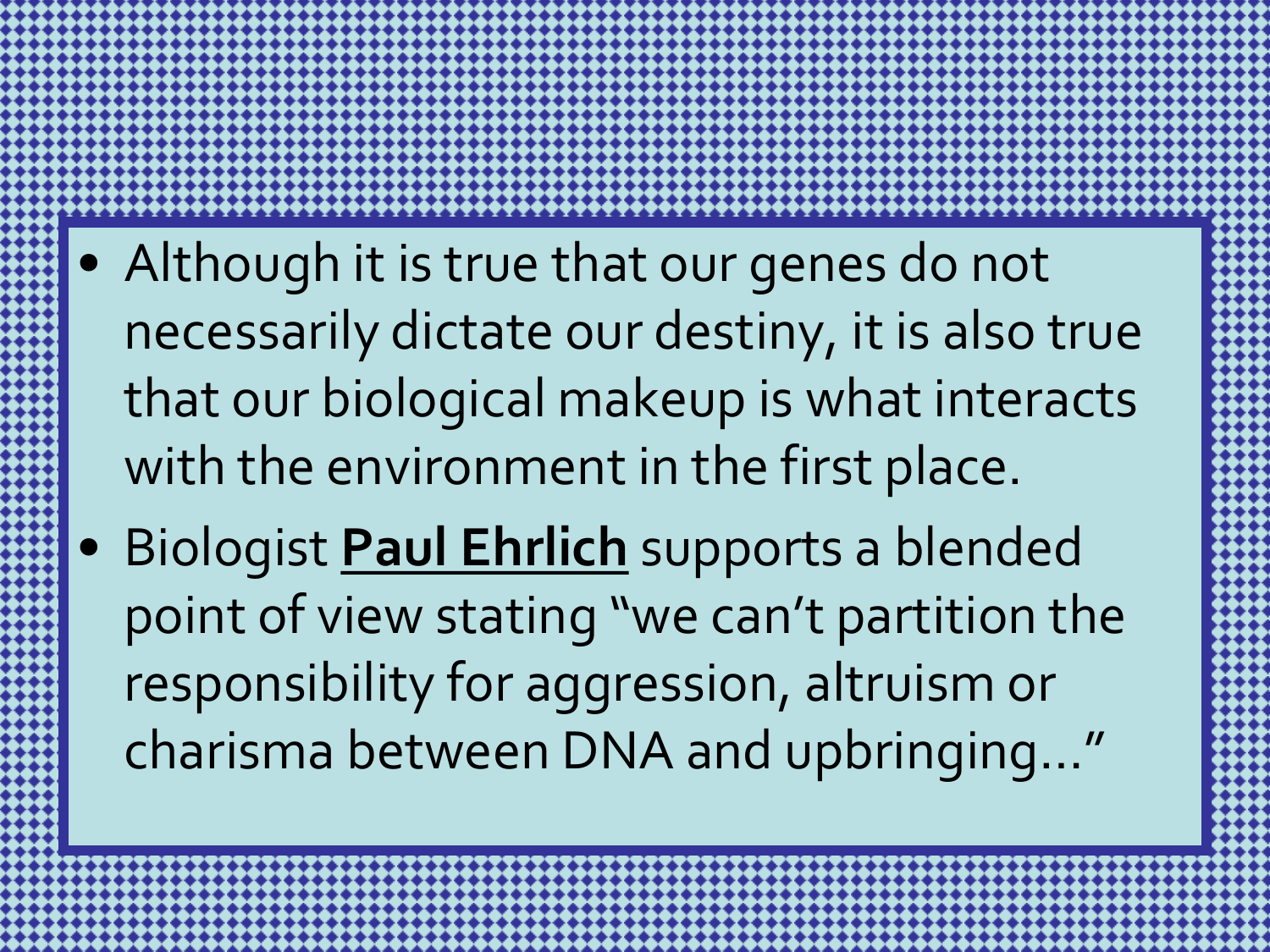#### **Theorists on Socialization**

Charles H. Cooley George Herbert Mead Erik Erikson Jean Piaget Lawrence Kohlberg Carol Gilligan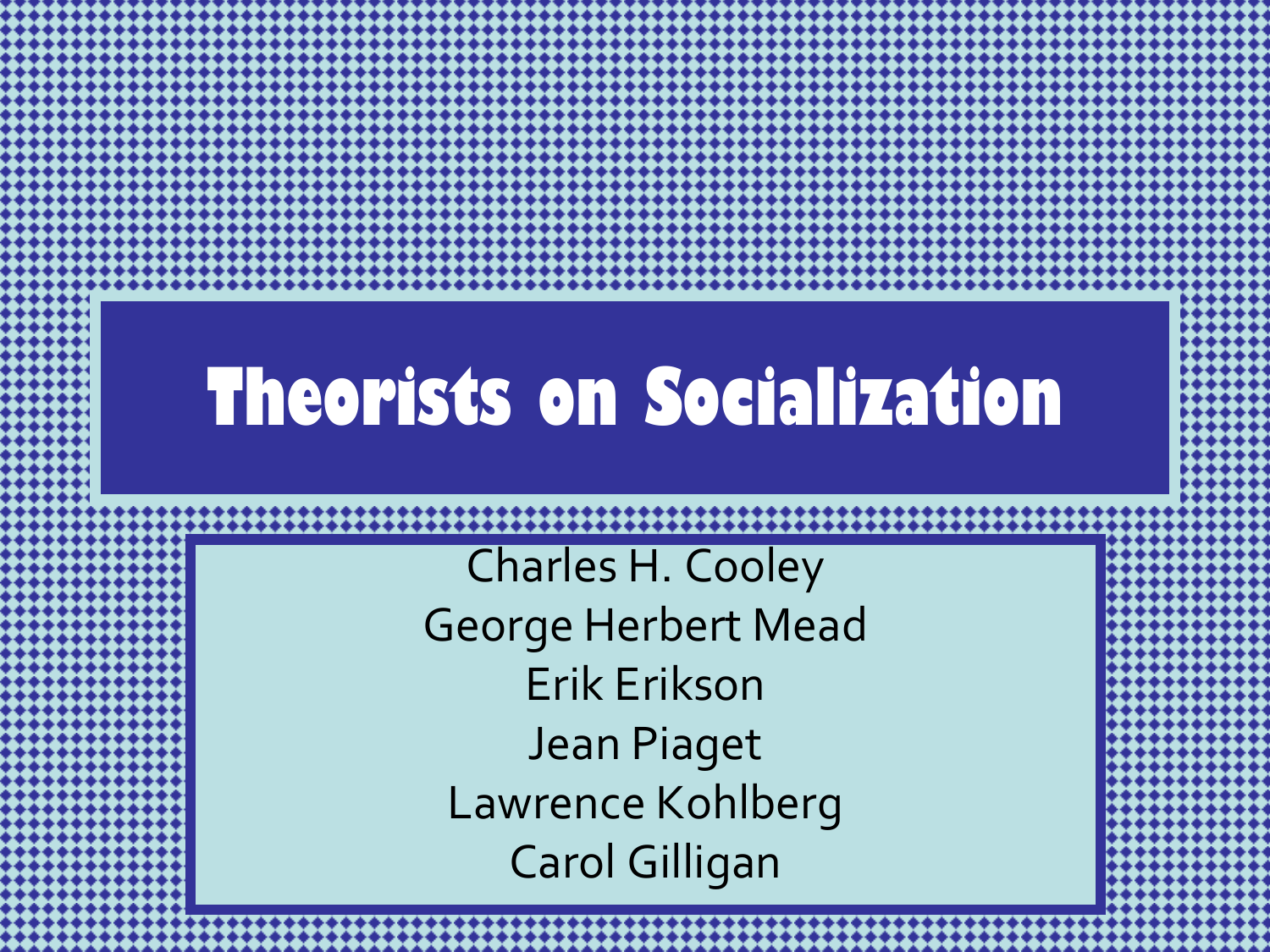# **Cooley's Looking-Glass Self**

- **Charles H. Cooley's** notion of the "**lookingglass self**" proposes that, like a mirror, the self develops through a process of **reflection**.
- That said, one's self is also established through interactions with others.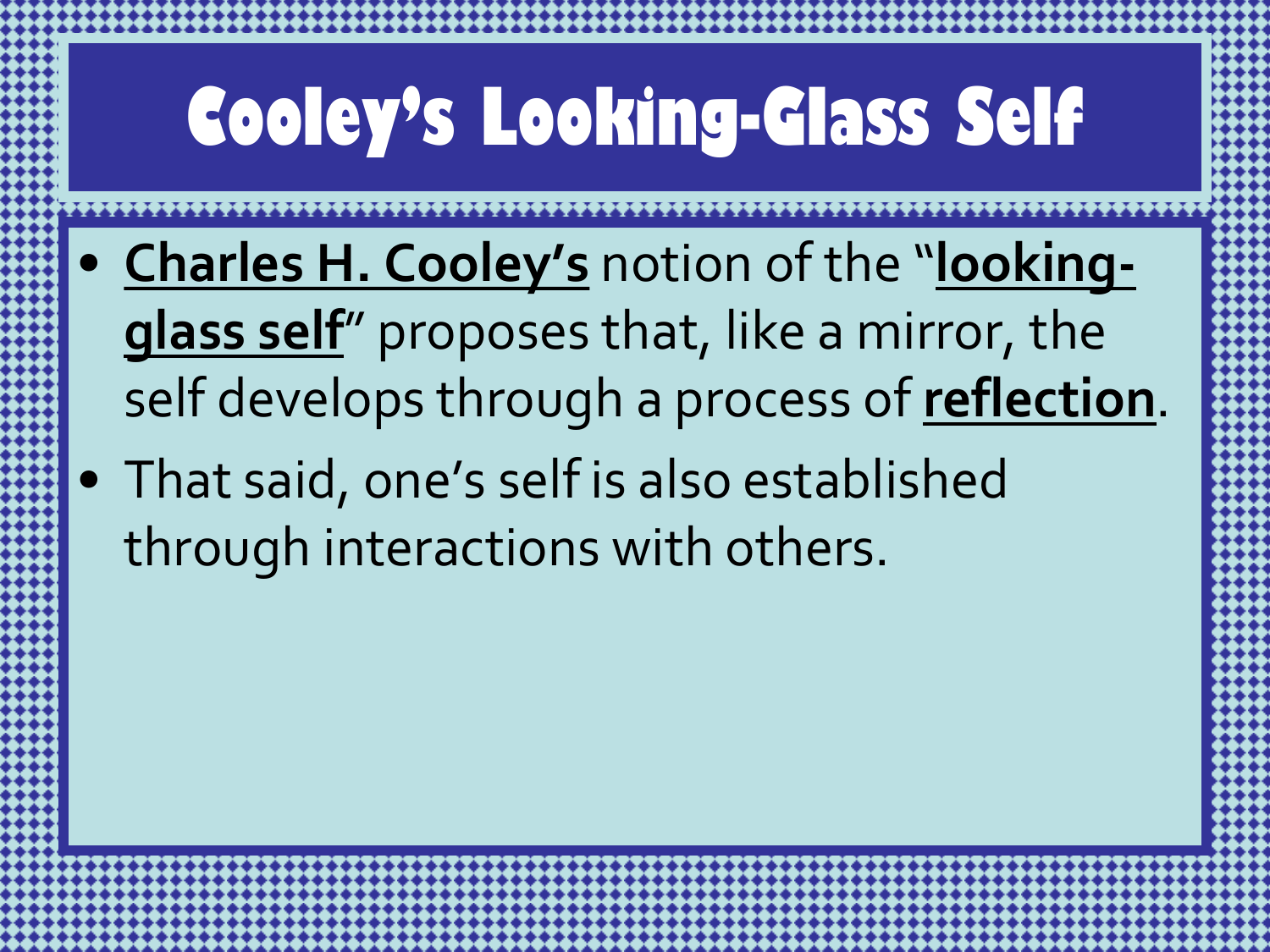#### **The "Looking-Glass Self" Process**

- According to Cooley, the "**looking-glass self**" process contains three steps:
- 1. We imagine how our **behaviors** will **look** to others
- 2. We **interpret** other's **reactions** to our behaviors
- 3. We develop a **self-concept**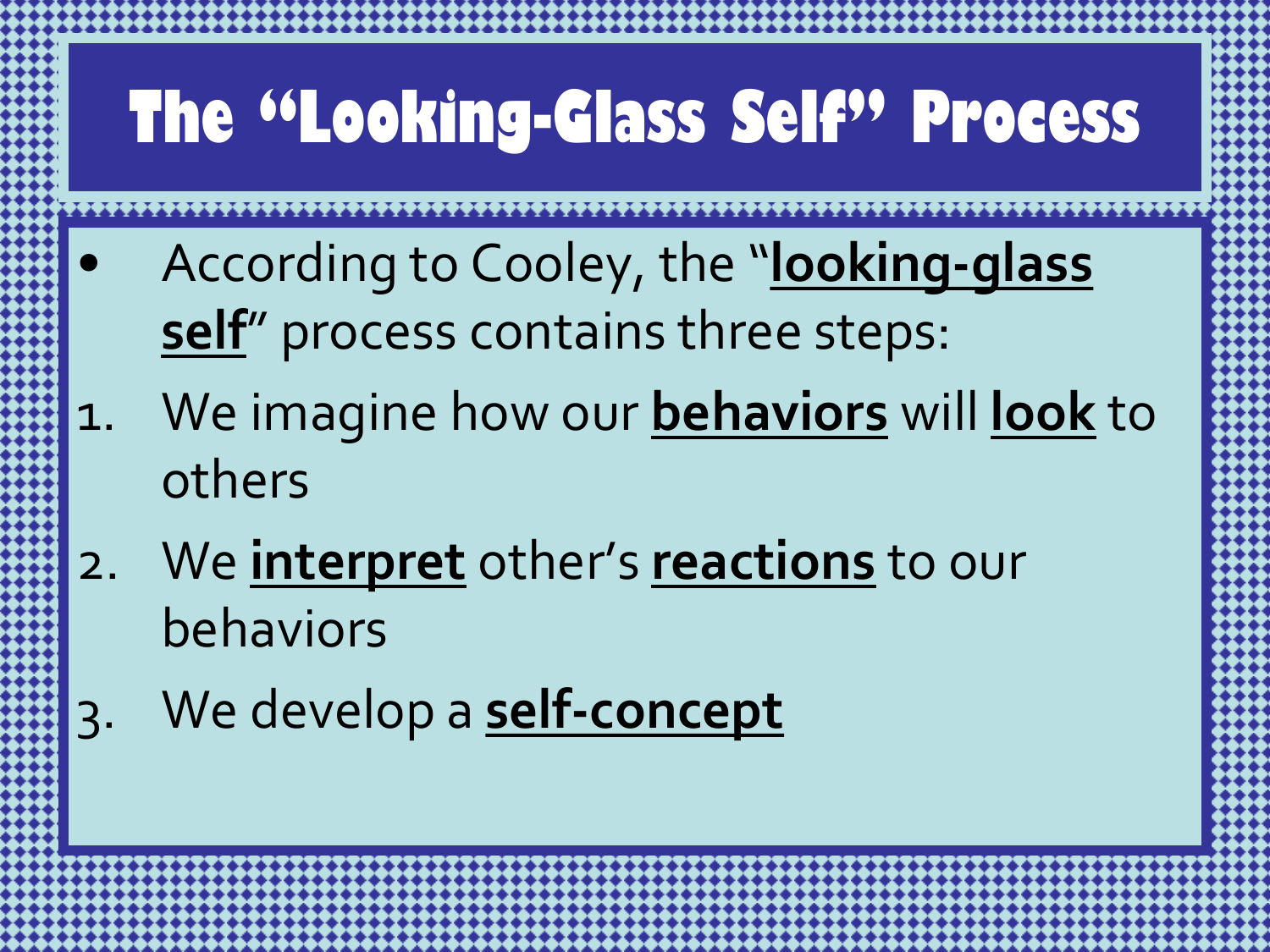#### **Modern Take of "Looking-Glass Self"**

- **King-To Yeung** and **John Levi Martin** used Cooley's theory to test the **internalizations** of **self-understanding**.
- They found general support for the theory and showed the importance of relationships in how we internalize other's perceptions of us.

*This is why parents influence us more than bank tellers do.*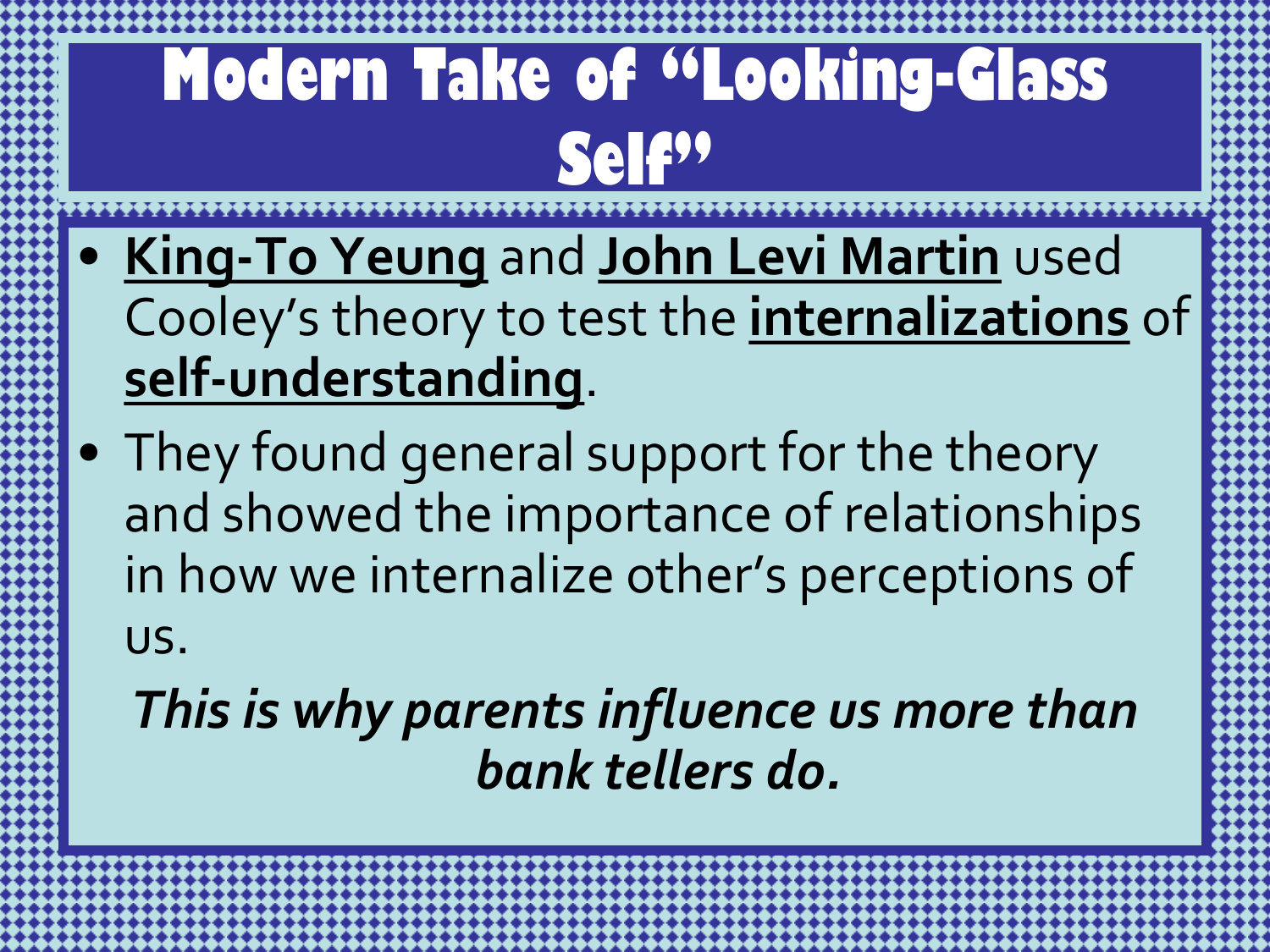# **Looking-Glass Self Exercise**

- Draw a hand-held mirror on a piece of paper, this will represent your looking-glass self.
- Step One: On the glass of your mirror, Write down 5 ways **you imagine you appear to others**
- Step Two: Around your mirror, write down 5 ways **you imagine how others react to your "imagined" appearance (what do other people think of you)**
- Step Three: Reevaluate yourself by combing step one and step two.
	- Write down 5 new sentences which describe your new, Looking-Glass Self (the combination of how you see yourself and how other see you)
	- A three stage, life-long process.
	- The result of this process is either a positive or negative self-evaluation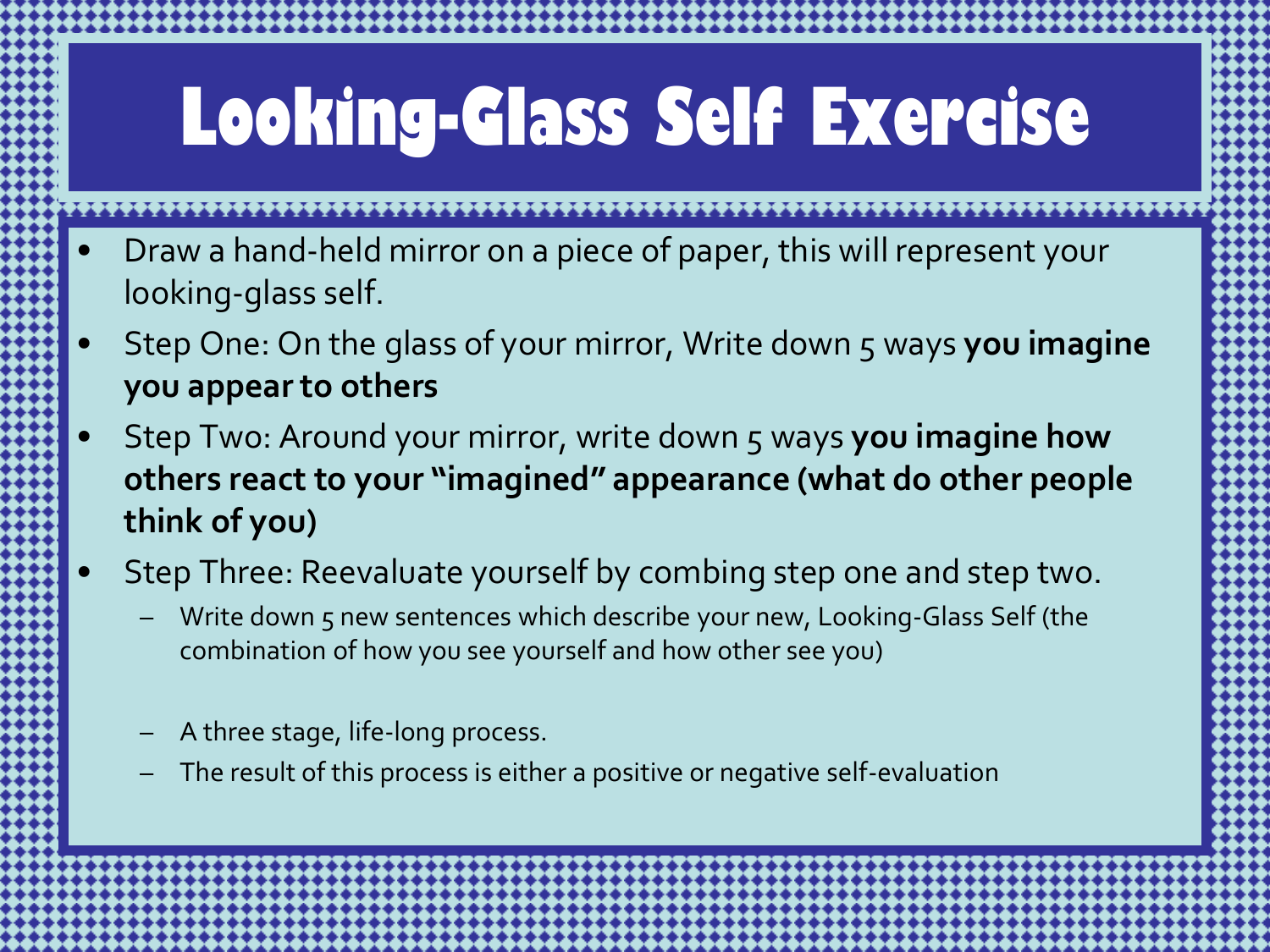# **Applying the Looking-Glass Self**

- Think of the following situations, for each situation write three statements– each statement should represent the three stages of the looking glass self
- Ex) losing a board game
	- Stage one: I really wanted to win. A lot.
	- Stage two: My friends will think I am being a sore loser if I complain. They expect me to lose graciously.
	- Stage three: I will congratulate the winners
	- Being on a team
	- Misbehaving as a child
	- Forgetting to complete assigned homework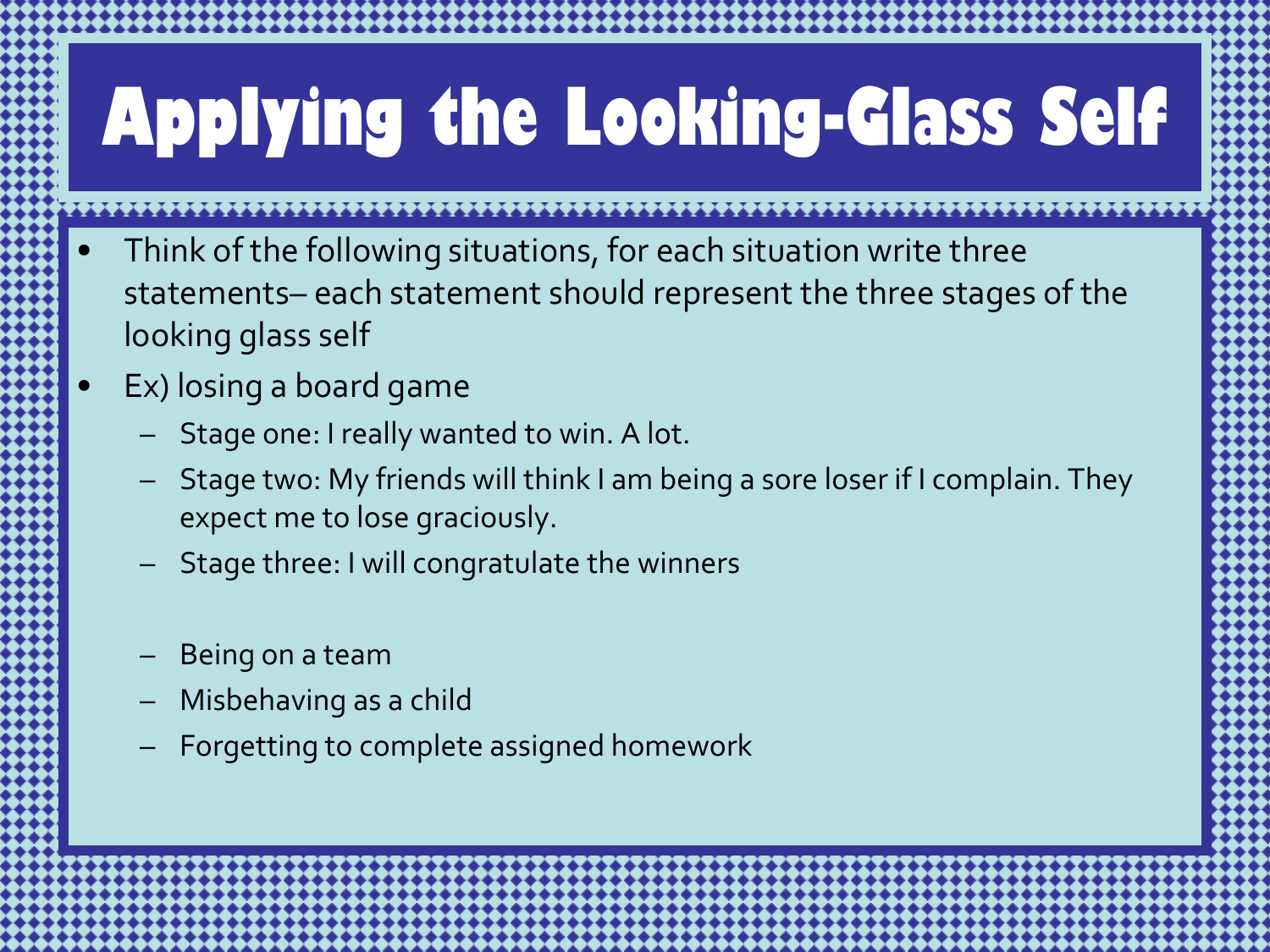#### **George Herbert Mead—The Three Stages of the "I-ME" Self**

• **George Herbert Mead's** *Mind, Self, and Society* suggests that the **self** is the part of **personal identity** that has both **selfawareness** and **self-image**.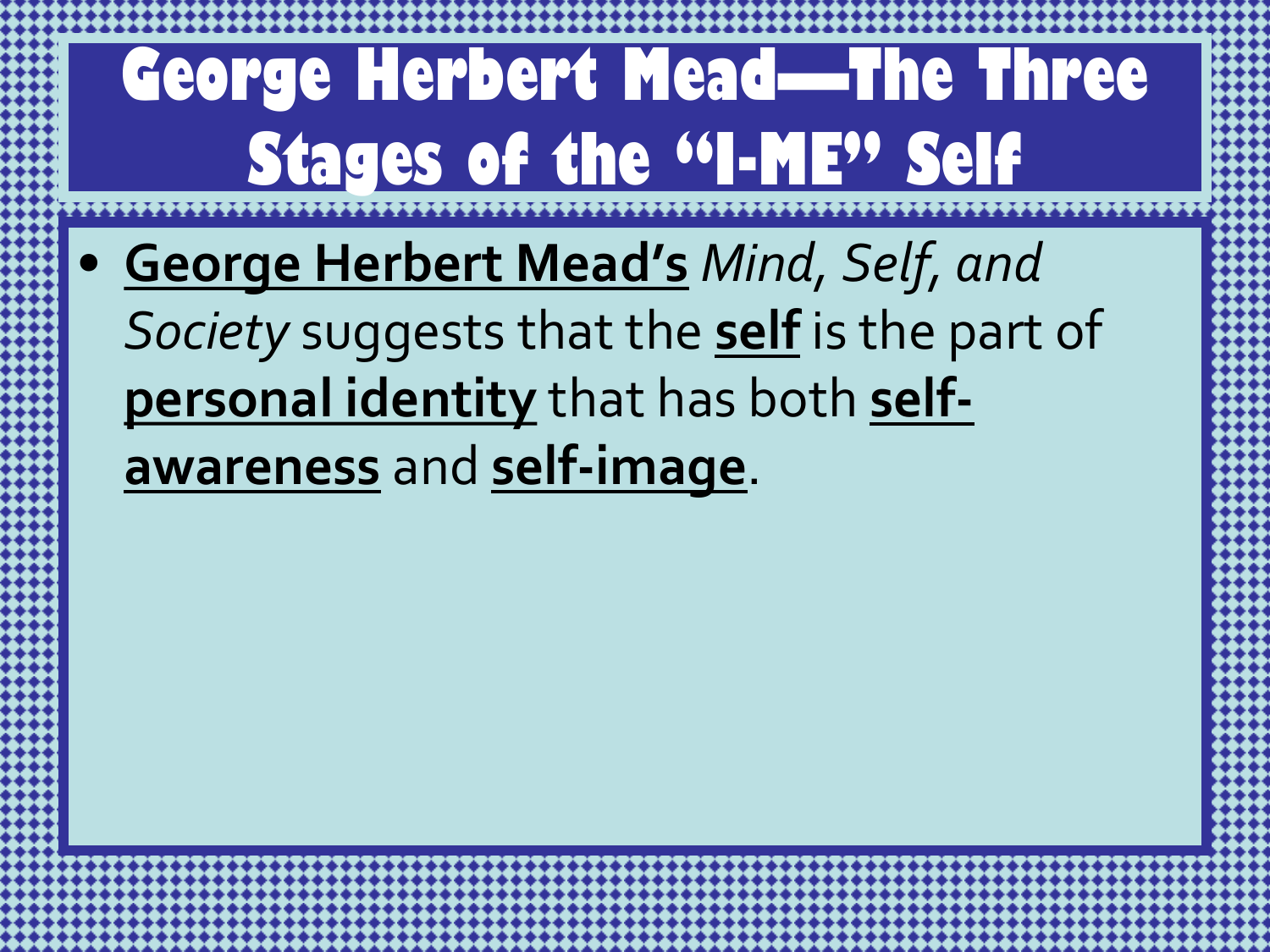

- For Mead, the self consists of two parts: the "**I**" and the "**Me**".
- These two parts essentially create the self through their **interaction**.
- The **"I" Self** is the part of us that is an active subject, our **subjective** sense of who we are.
- It seeks self-fulfillment, asking **"What do** *I* **want?"**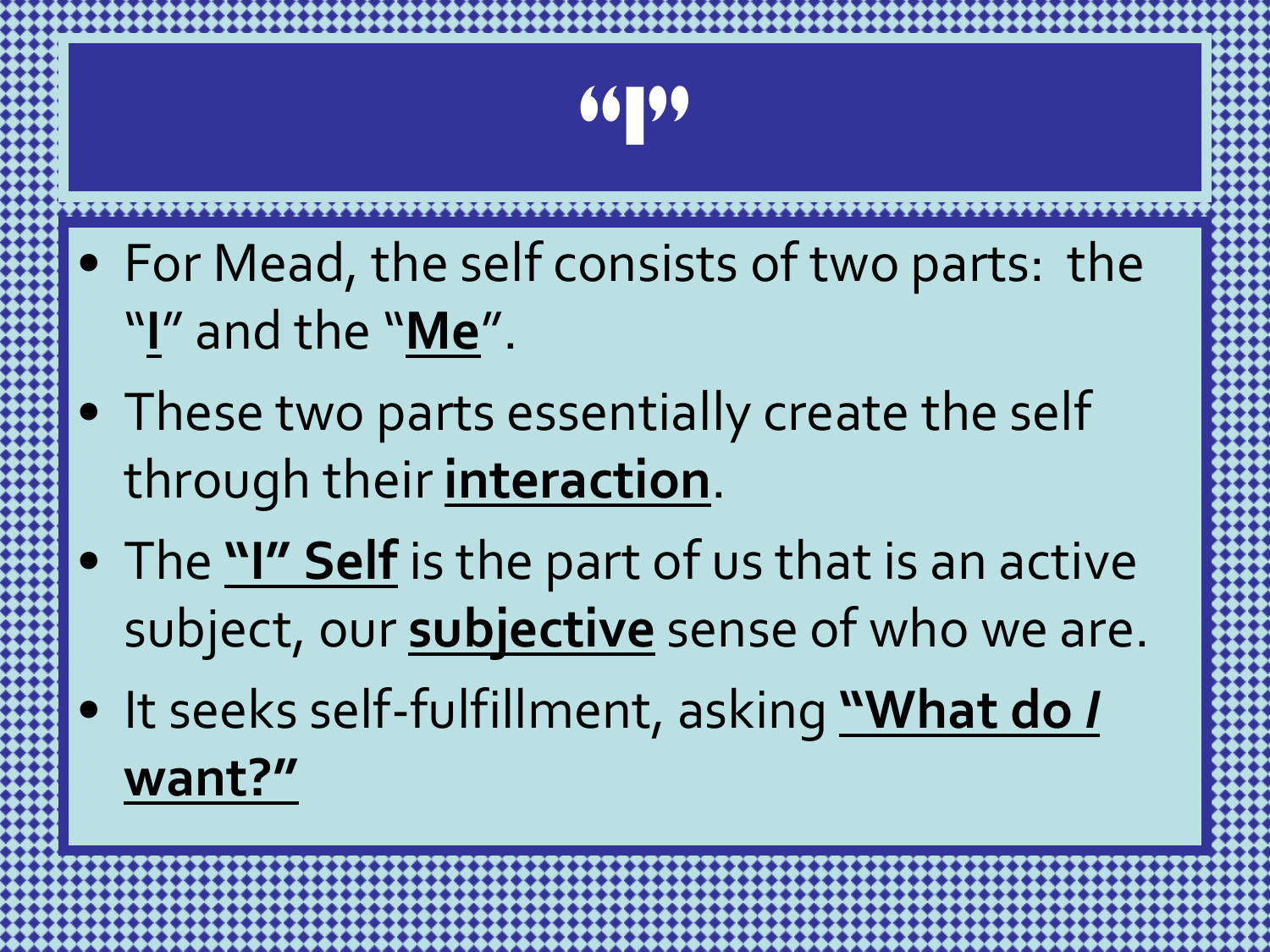#### **66 Me"**

- In contrast, the **"Me" Self** is the **objective** part of the self; the part of our self-concept that questions how **others** might **interpret** our actions.
- The "Me" understands the **symbols** that others give us, and seeks to find **favorable reactions** to our behaviors from others.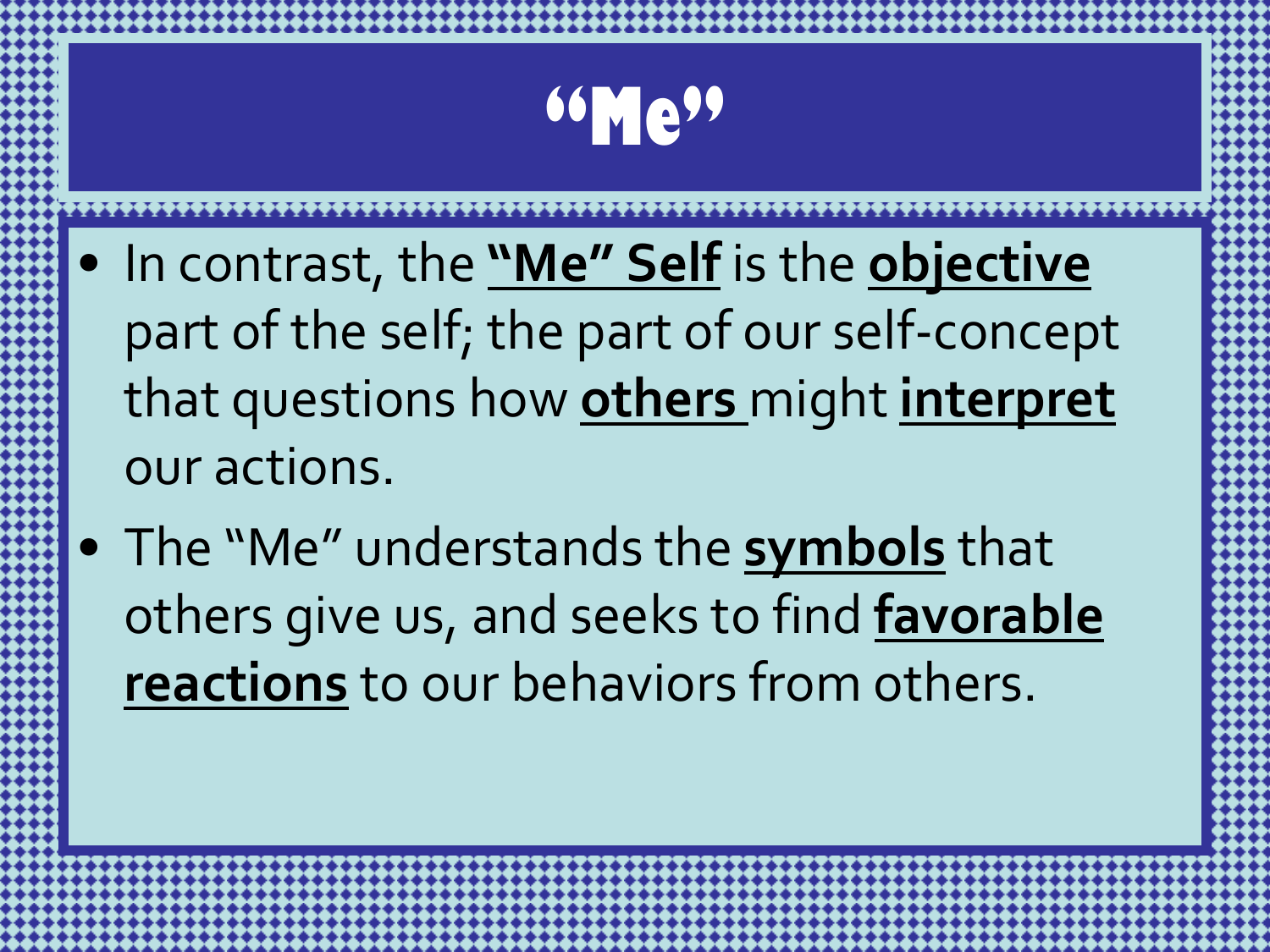#### **Three Stages of Self Development**

- According to Mead, the **self** develops in three stages:
- **1.** Imitation stage > the period from birth to about age 2, and it is the stage which children merely **copy** the **behaviors** of those around them.
- **2. Play Stage**  $\rightarrow$  occurs around the ages of 2-4 years, during which children **play roles** and begin to take on the characteristics of important people in the world.
- **3.** Game stage→ this stage begins at 4 years and never truly ends, it is the stage in which we begin to **understand** that others have **expectations** and **demands** placed on them– called "**the generalized other**"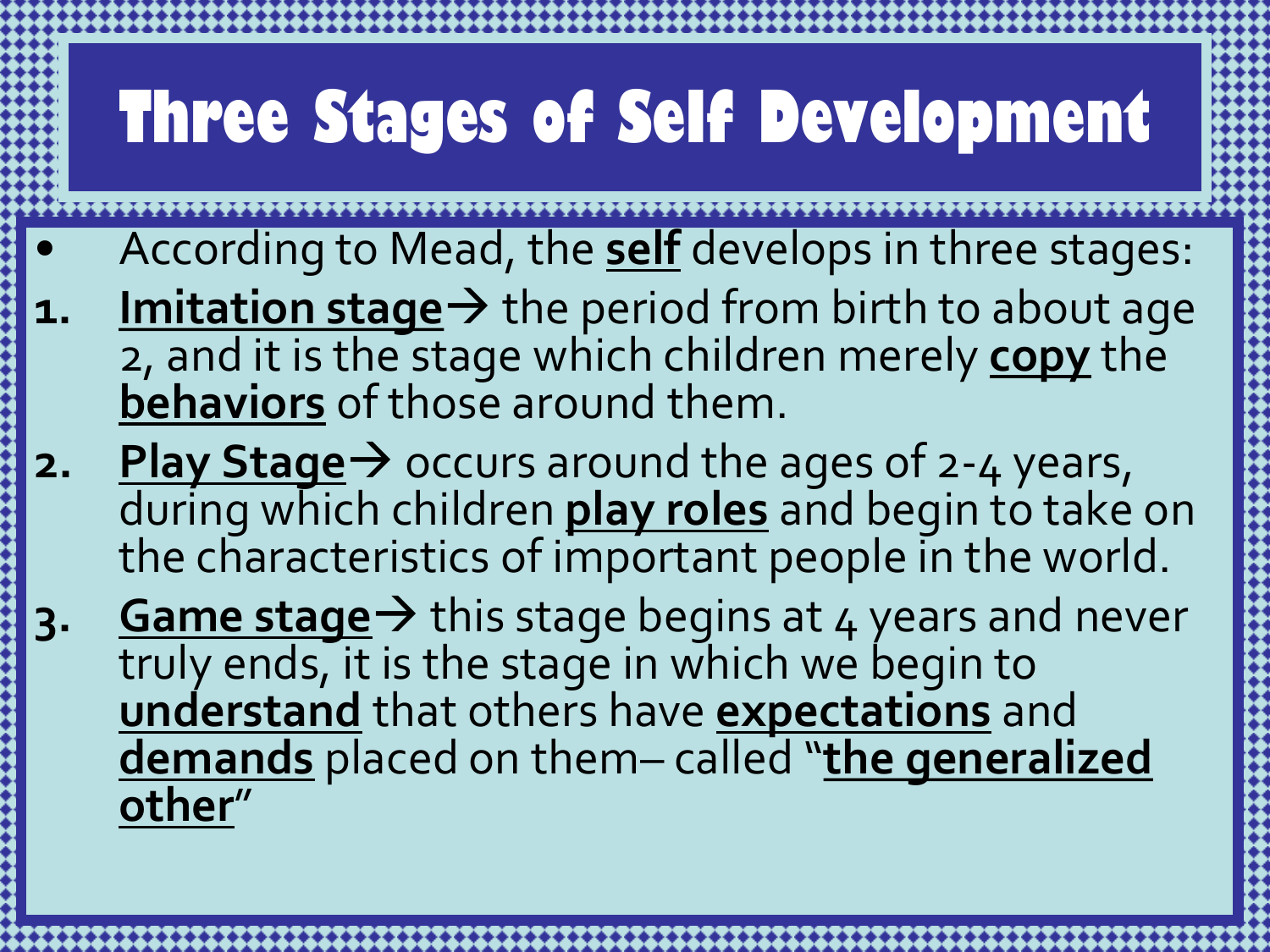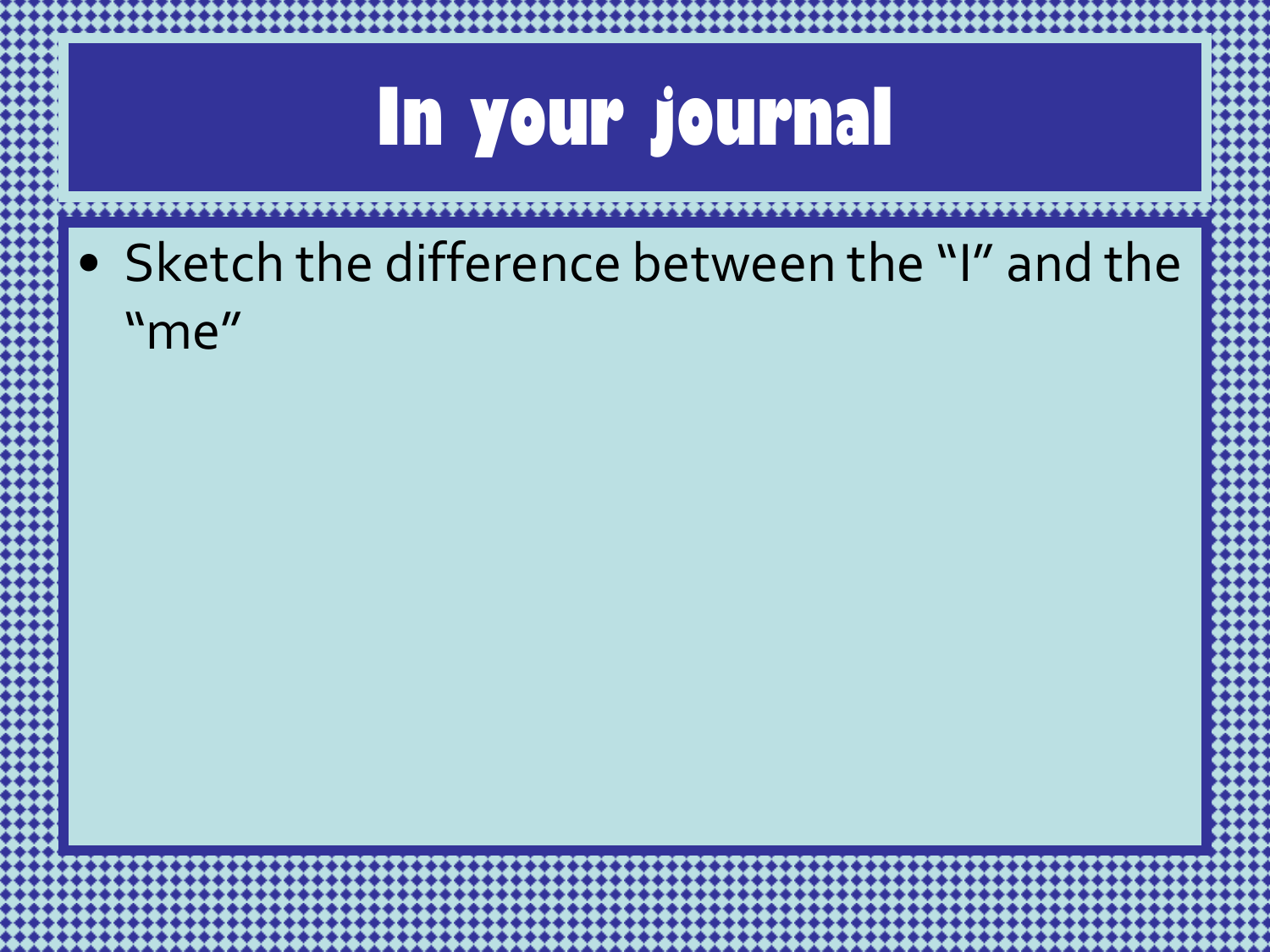#### **Erik Erikson's Eight Stages of Development**

- **Erik Erikson** proposed that humans develop a personality in **eight** psychosocial, or psychological and social, **stages**.
- During each stage, we experience a particular psychosocial **crisis** that will be resolved either positively or negatively, and each outcome will have an effect on our ability to deal with the next one.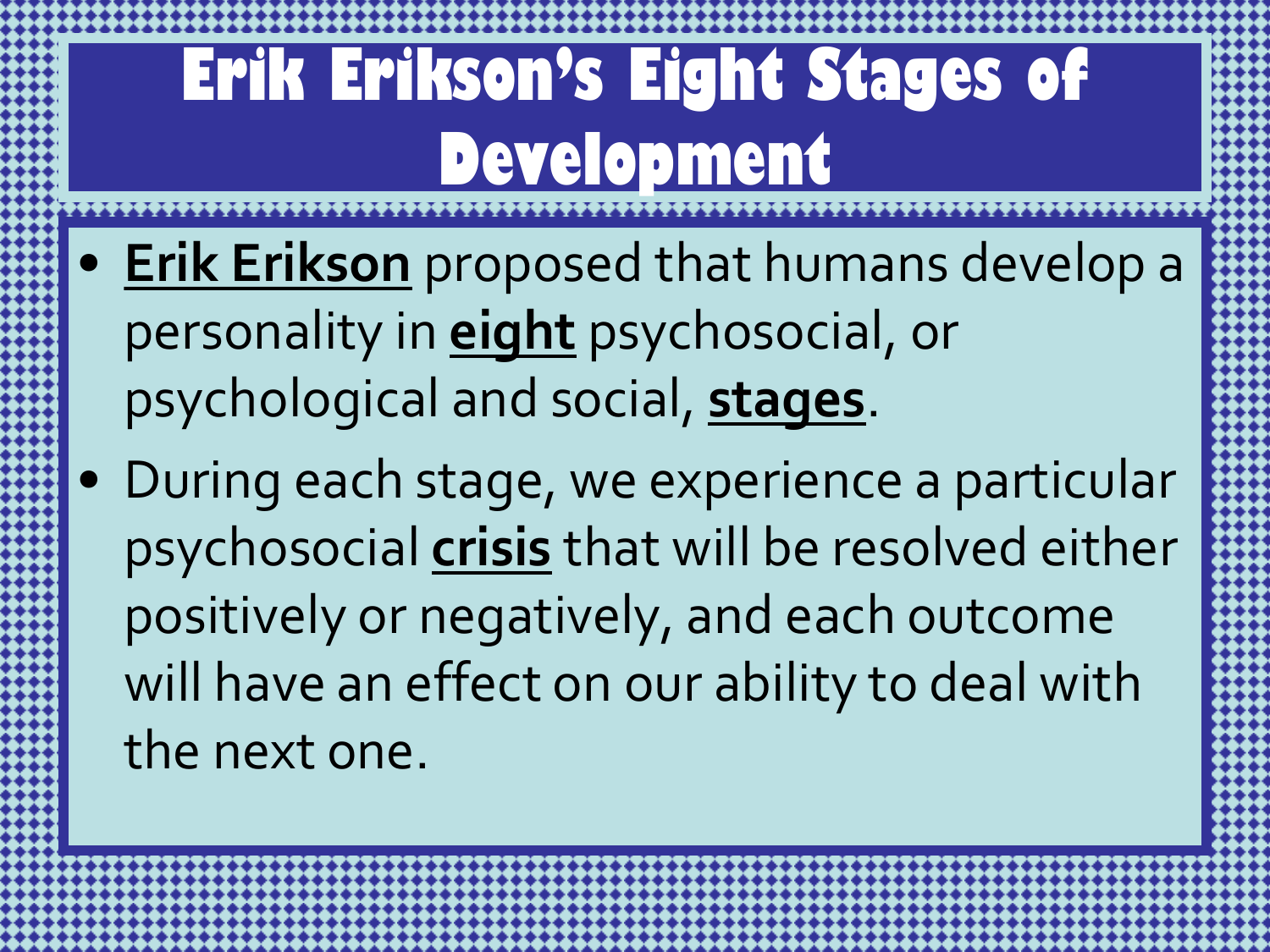#### **Erikson's 8 Stages**

- 1. Trust vs. Mistrust
- 2. Autonomy vs. Shame & Doubt
- 3. Initiative vs. Guilt
- 4. Industry vs. Inferiority
- 5. Identity vs. Role Confusion
- 6. Intimacy vs. Isolation
- 7. Generativity vs. **Stagnation**
- 8. Integrity vs. Despair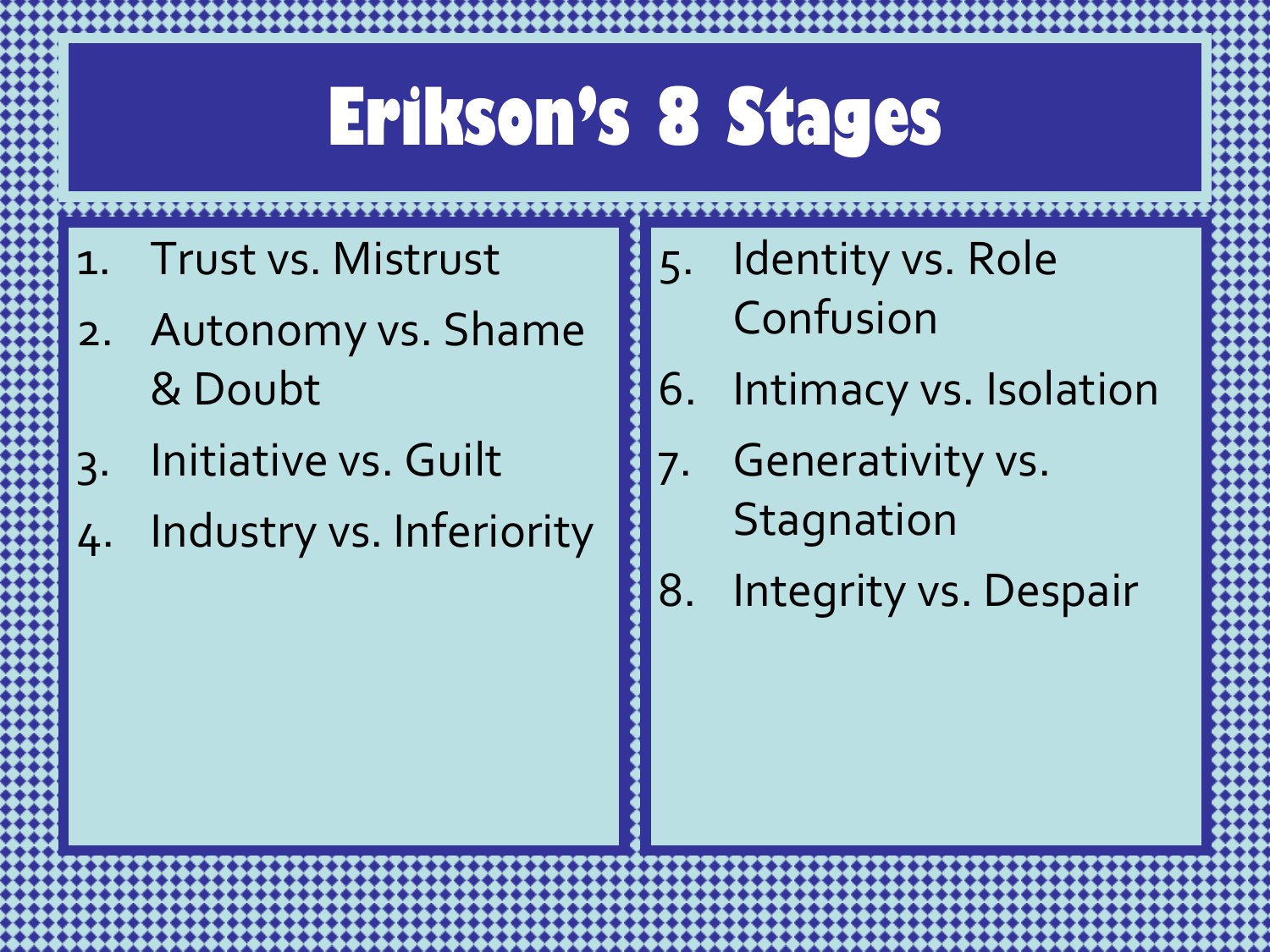# **Stage 1-Trust vs. Mistrust**

- Birth to 1 year
- When all an infant's **needs are met**, **trust develops**.
- Although Erikson argued that some mistrust is necessary to exist in the world, infants who learn mistrust lack self-confidence and eventually become frustrated, withdrawn, suspicious adults.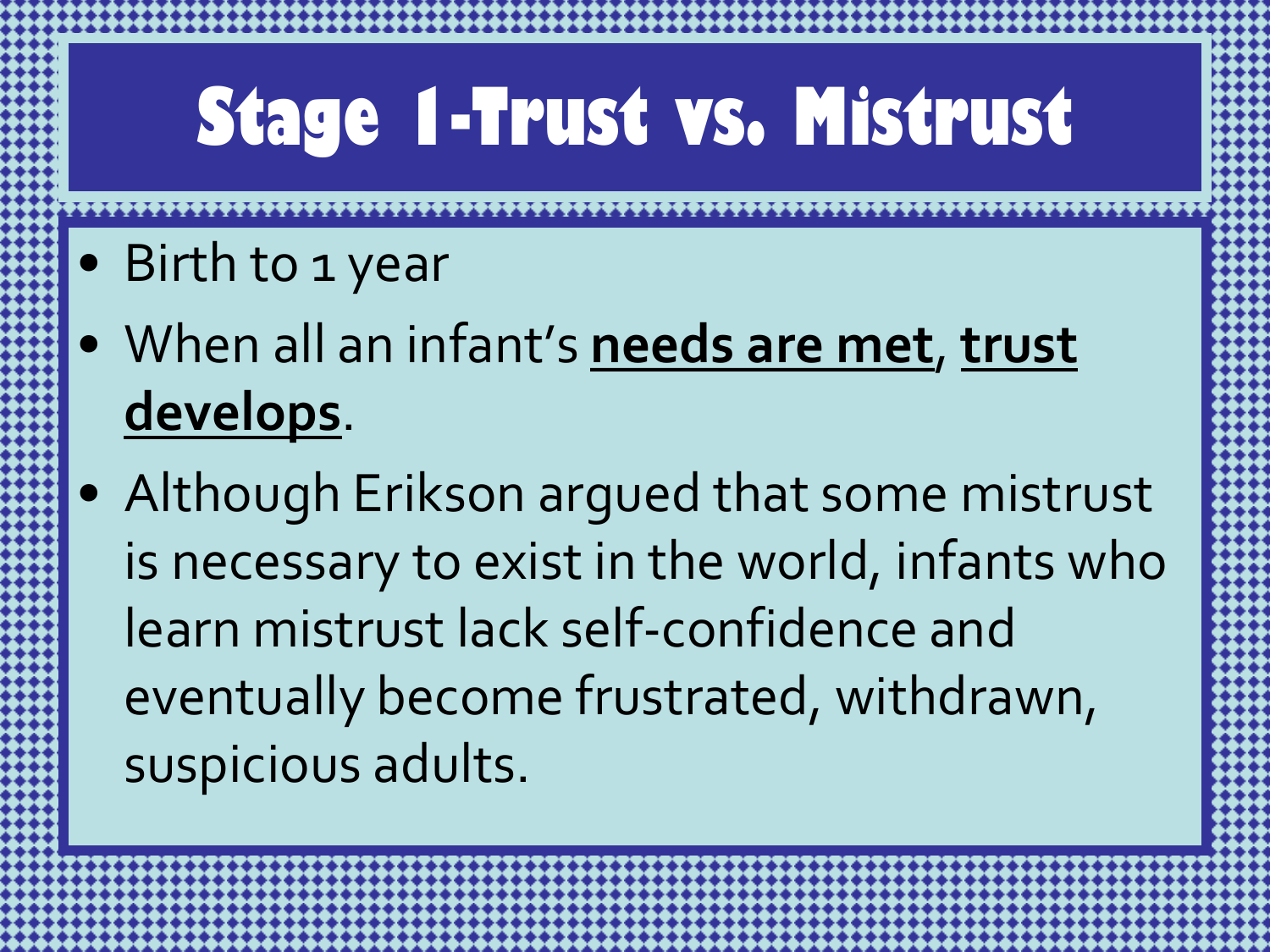#### **Stage 2- Autonomy vs. Shame & Doubt**

- 2-3 years of age
- Parents who create **supportive environments** allow toddlers to learn **selfsufficiency** and **gain confidence**.
- Overprotective or disapproving parents can lead to children who second-guess themselves.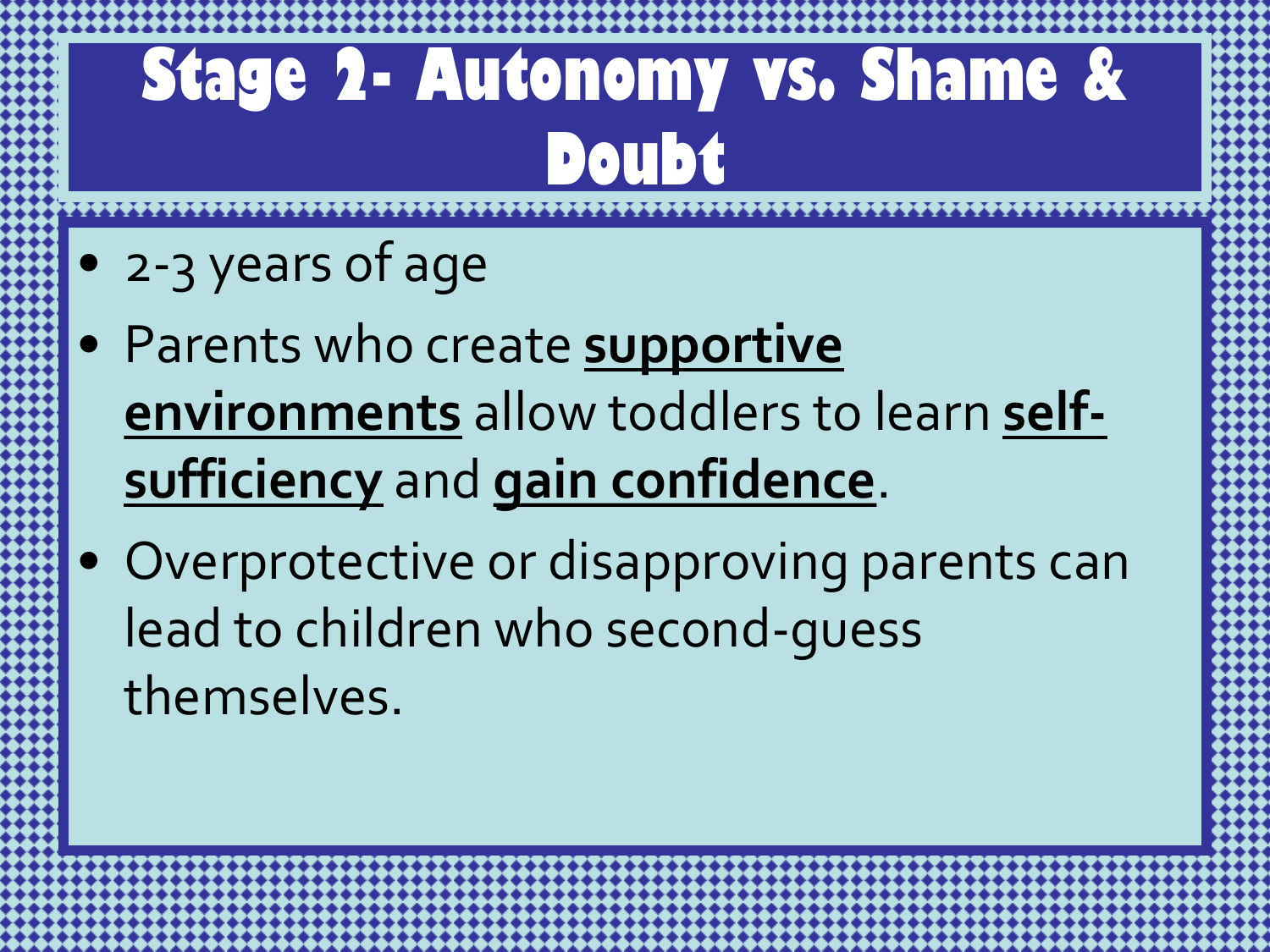# **Stage 3- Initiative vs. Guilt**

- 4-5 years of age
- Children who receive **encouragement** and consistent **discipline** gain **esteem** while learning to take chances.
- If children receive nothing but **scolding**, they may develop an overriding sense of **guilt**.
- Children at this stage improve their **motor skills** and become more interested in **social interaction**.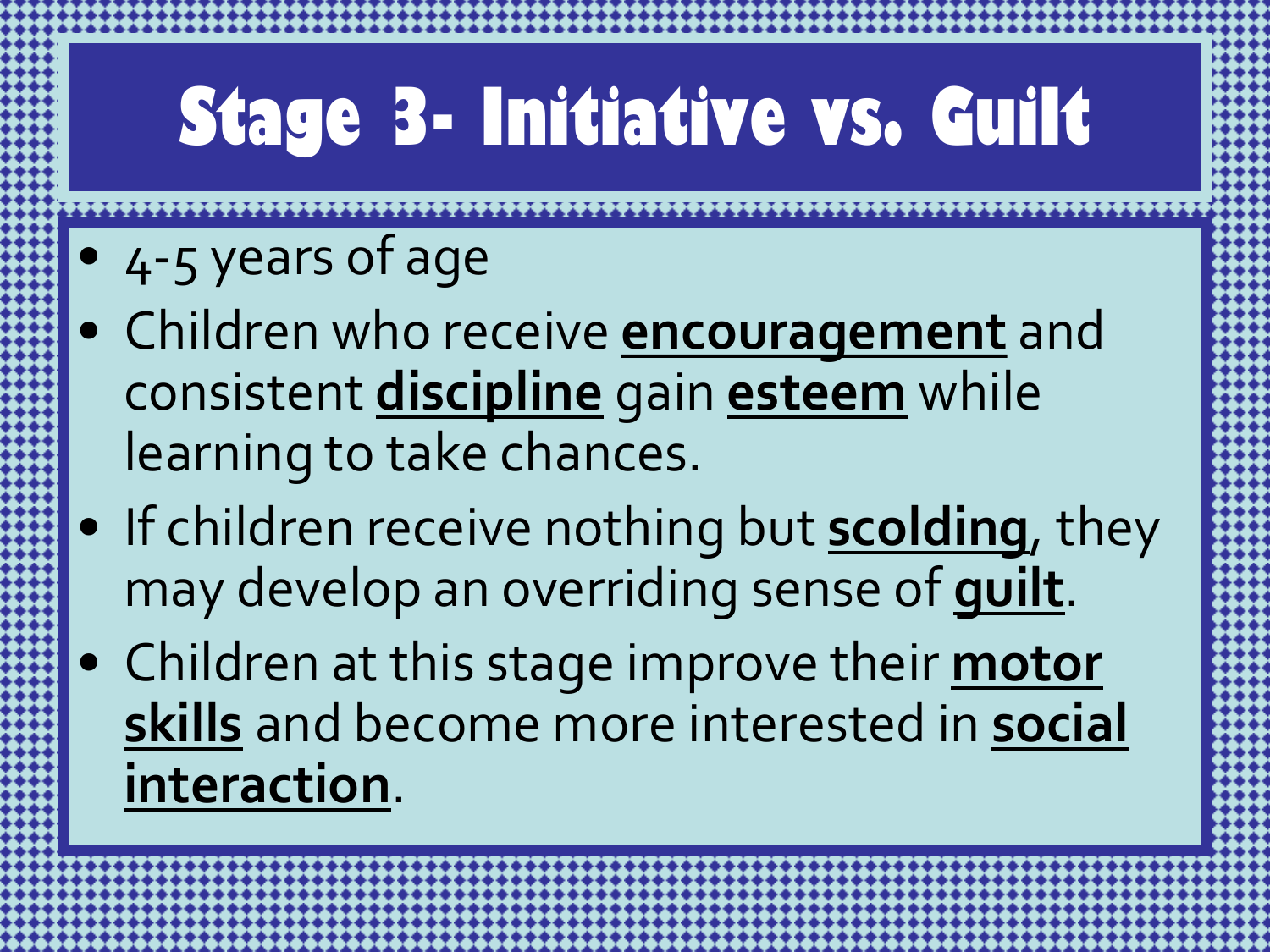# **Stage 4- Industry vs. Inferiority**

- 6 years to puberty
- Doing well in school and making friends help children develop a sense of **competence** or industry.
- If, however, children have difficulty socializing, they will likely feel a sense of **inadequacy**.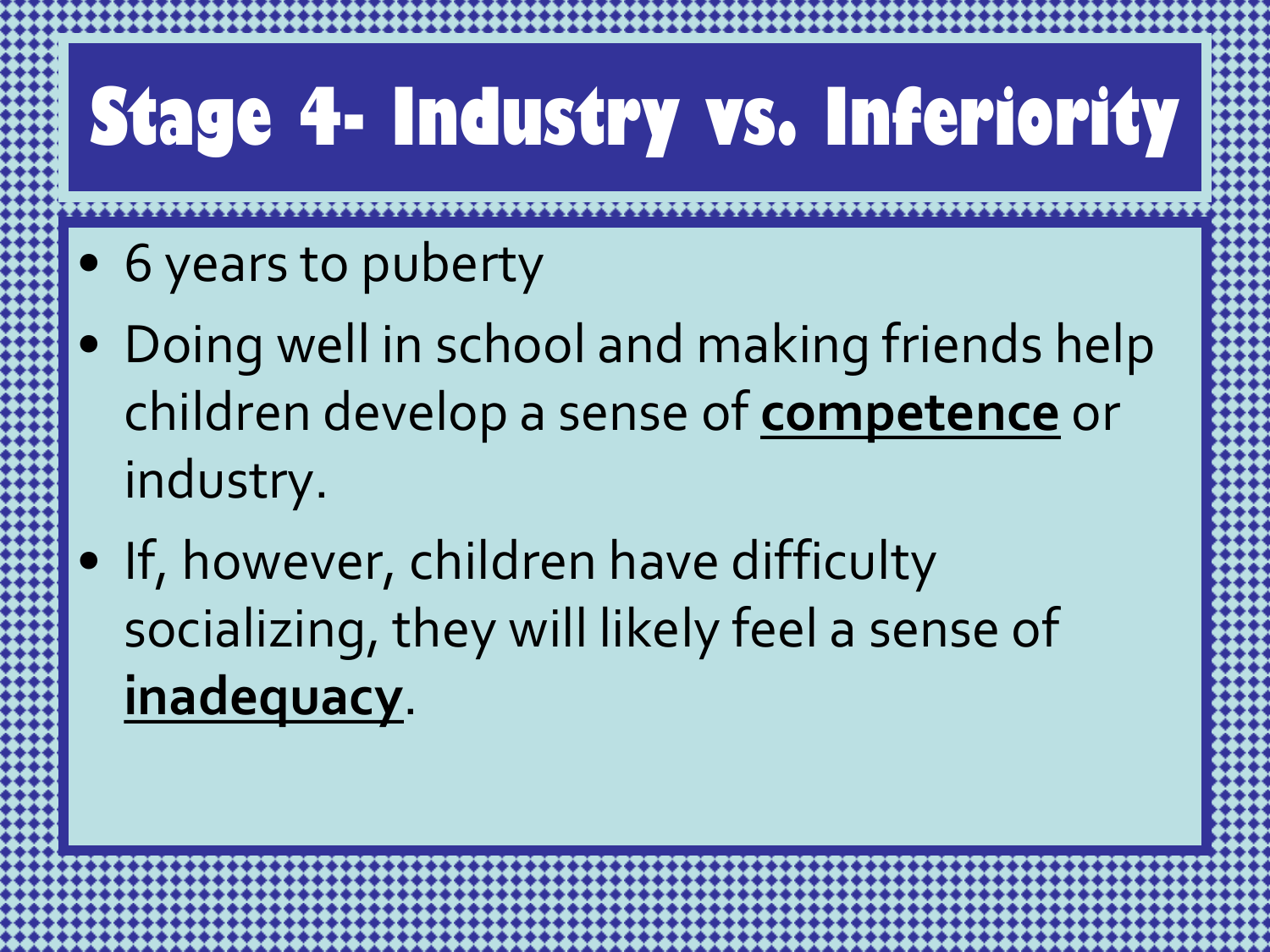# **Stage 5- Identity vs. Role Confusion**

- Teen years into 20s
- If teens successfully answer the question **"Who Am I?"** they develop a strong **sense of self**.
- If, however, they remain **confused** about their identity, they will likely grow up with an inability to make crucial decisions.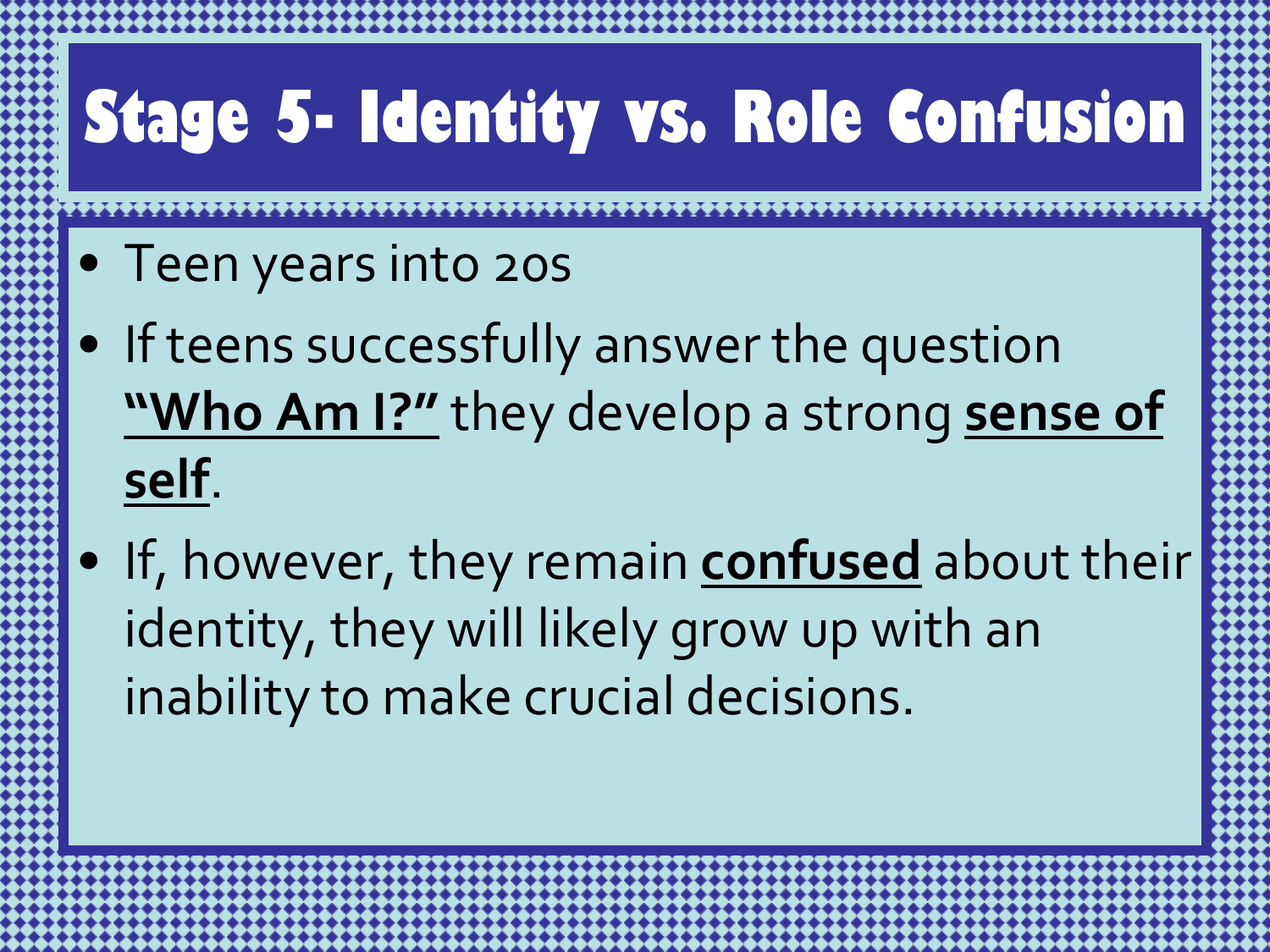# **Stage 6- Intimacy vs. Isolation**

- 20s into early 40s
- **Intimacy** (both sexual and nonsexual) is possible with a more-or-less solid sense of identity gained in earlier stages.

• If young adults still harbor doubts about who they are, then they are likely to become **isolated**, fear **commitments**, and root themselves in **egocentrism**.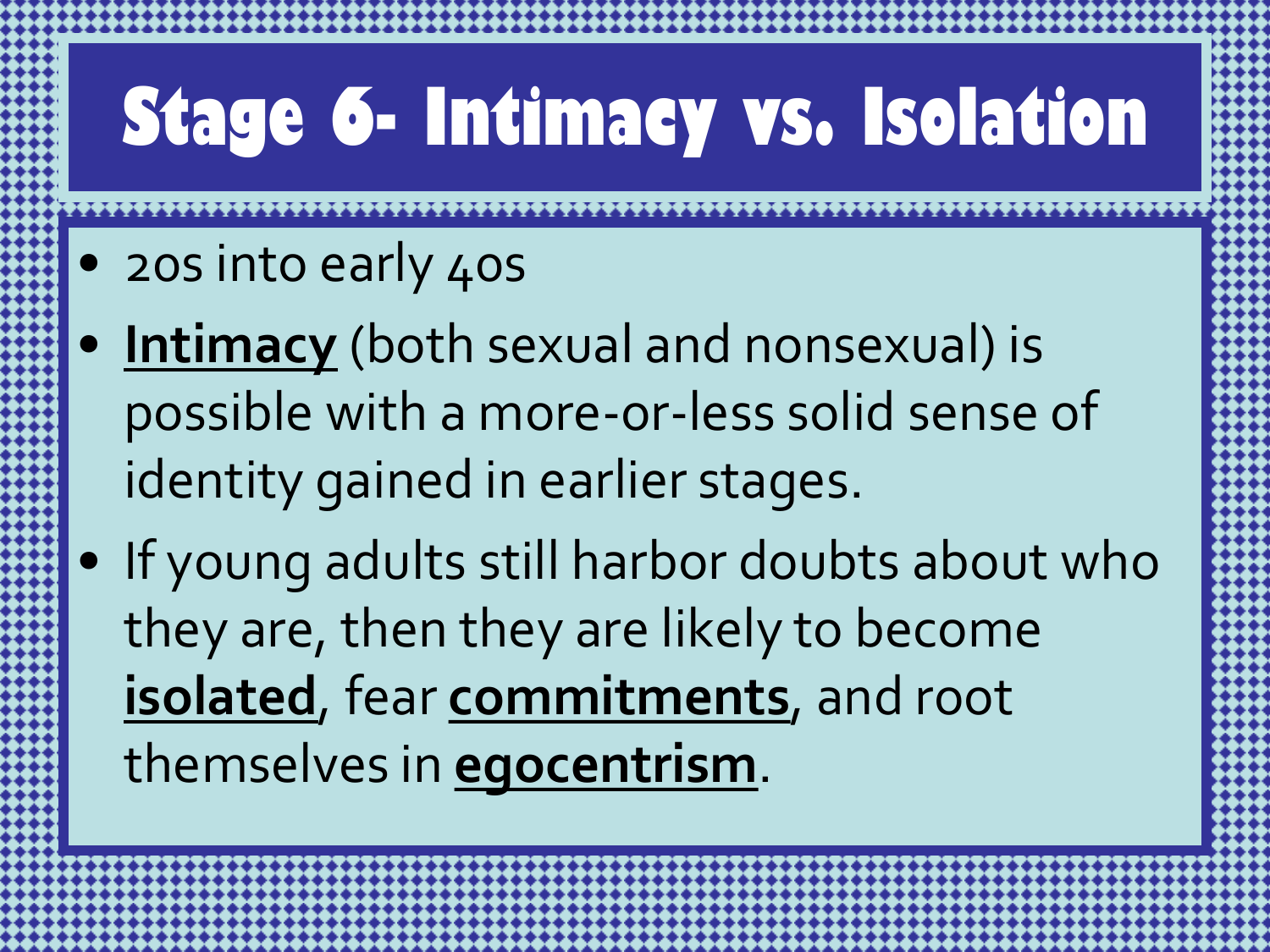# **Stage 7- Generativity vs. Stagnation**

- 40s into early 60s
- Adults in this stage may dedicate their lives to rearing children, to their work, or to some special cause, all in hope of leaving their "**mark**" on the world.
- People resolve conflict of generativity versus stagnation by **giving something of themselves** to future generations.
- If adults fail to make a contribution to the world, then they remain mired in **egoism** and a **self-centered** lifestyle.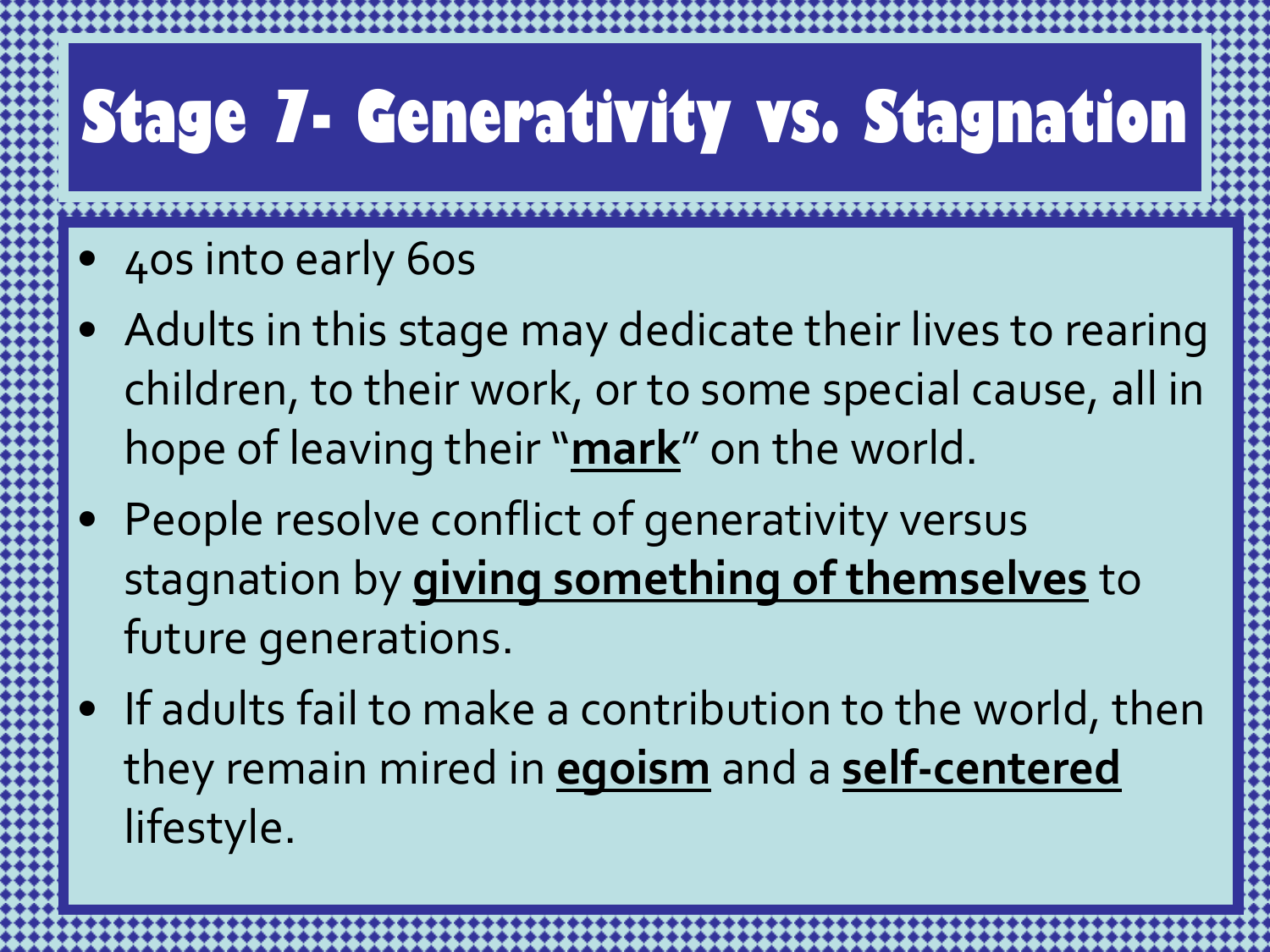# **Stage 8- Integrity vs. Despair**

- Late 60s to early 80s
- At this time of life, adults look back on their lives and **evaluate** their **effect** on the world.
- If the previous stages have been resolved positively, adults are able to approach their **deaths** from a **healthy point of view**.
- If, however, they have failed to resolve the conflicts of the previous developmental stages, then they may **fear** death and **regret** their lives.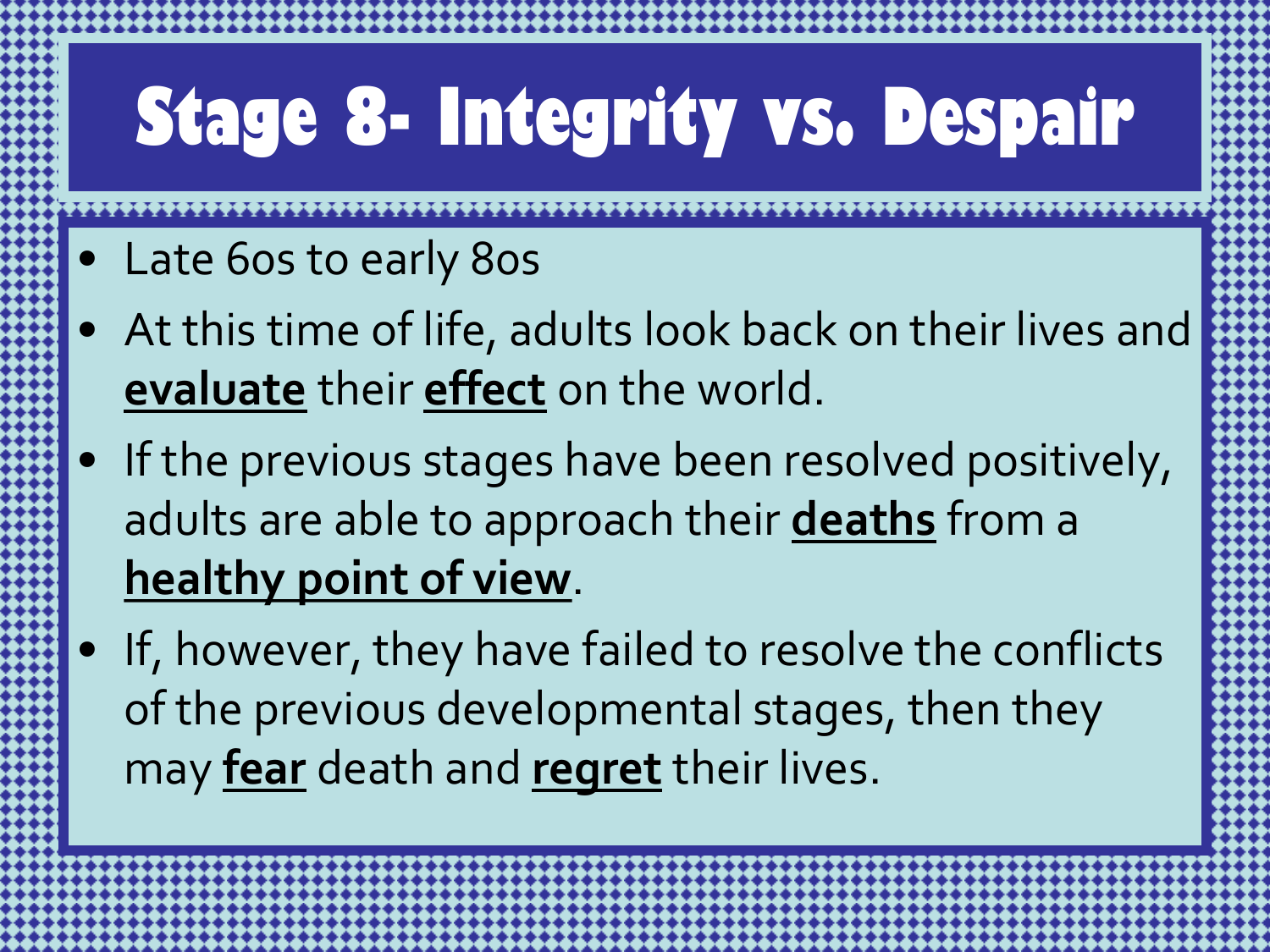#### **Jean Piaget's Theory of Cognitive Development**

- While Erikson's research focused on **personality development**, the work of **Jean Piaget** focused on **cognitive development**, which relates to a person's ability to think and reason.
- Since the way we think helps shape our selfconcept, **cognition** (thinking) plays a significant role in **socialization**.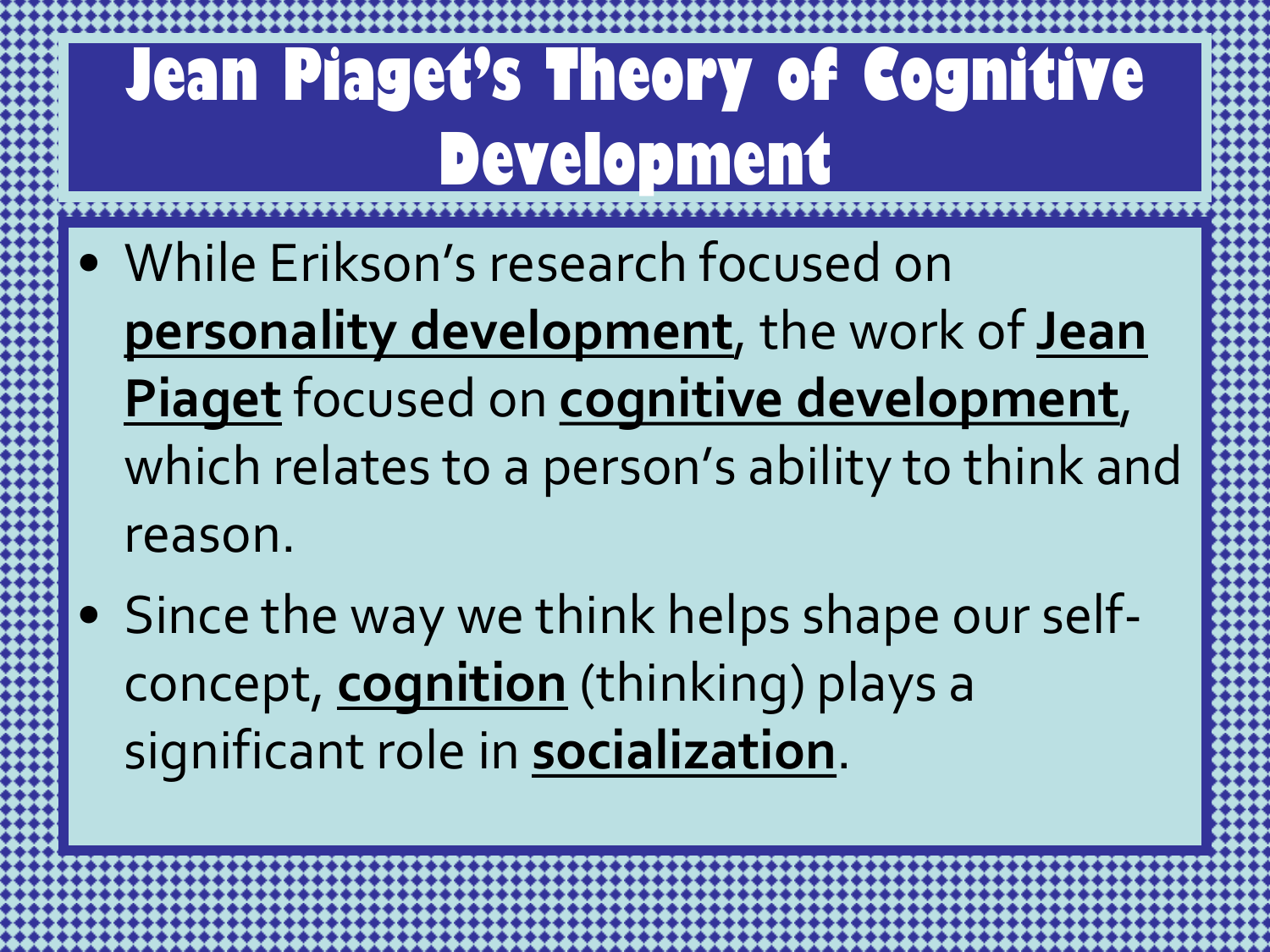- Piaget found that children don't think like adults.
- His four-stage theory of cognitive development has become an important basis for much education theory, particularly as it applies to teaching young children.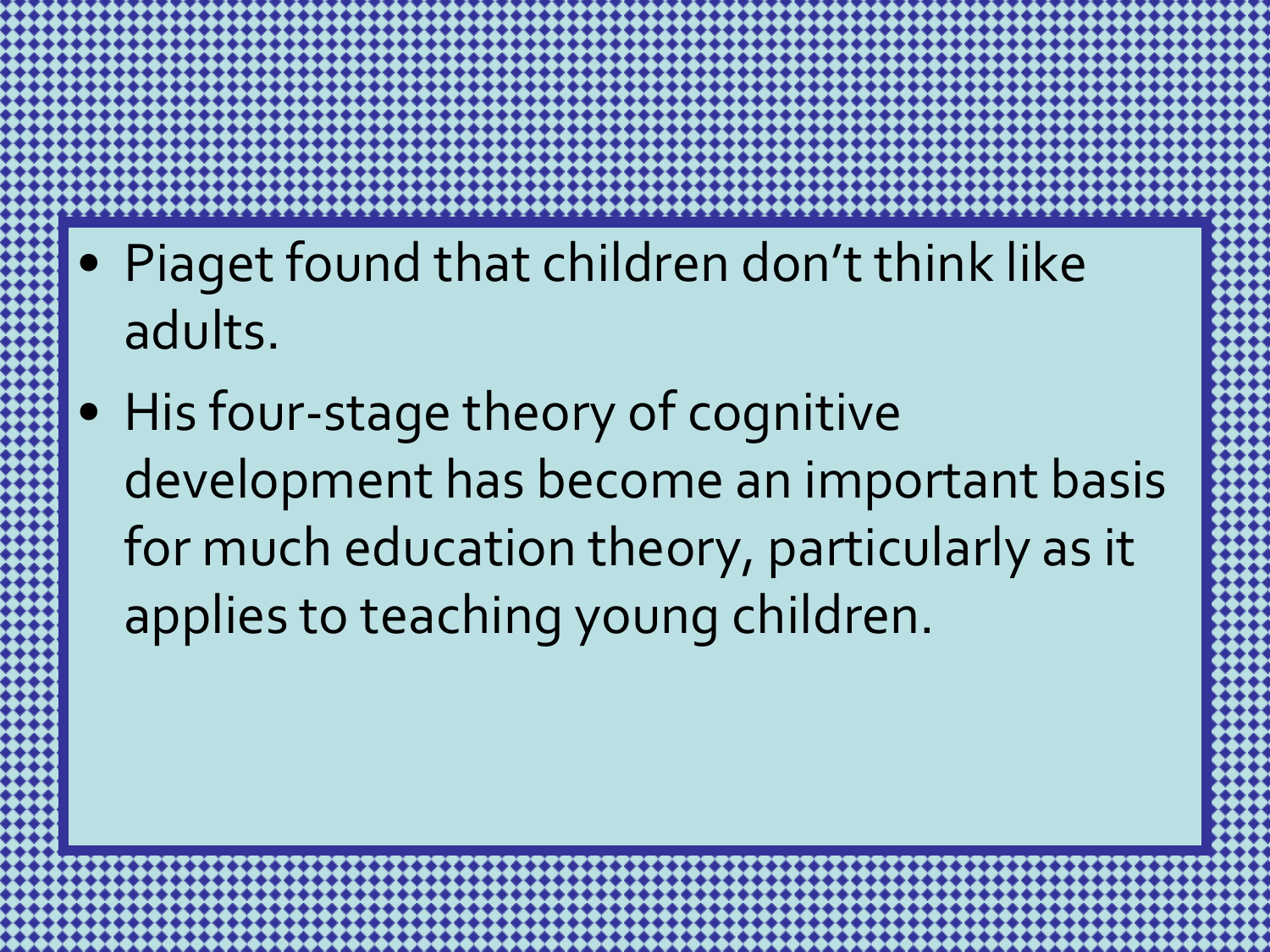# **Stage 1- Sensorimotor Stage Sensorimotor stage** > the stage (birth to 2 years) at which infants learn to experience and think about the world through their senses and motor skills.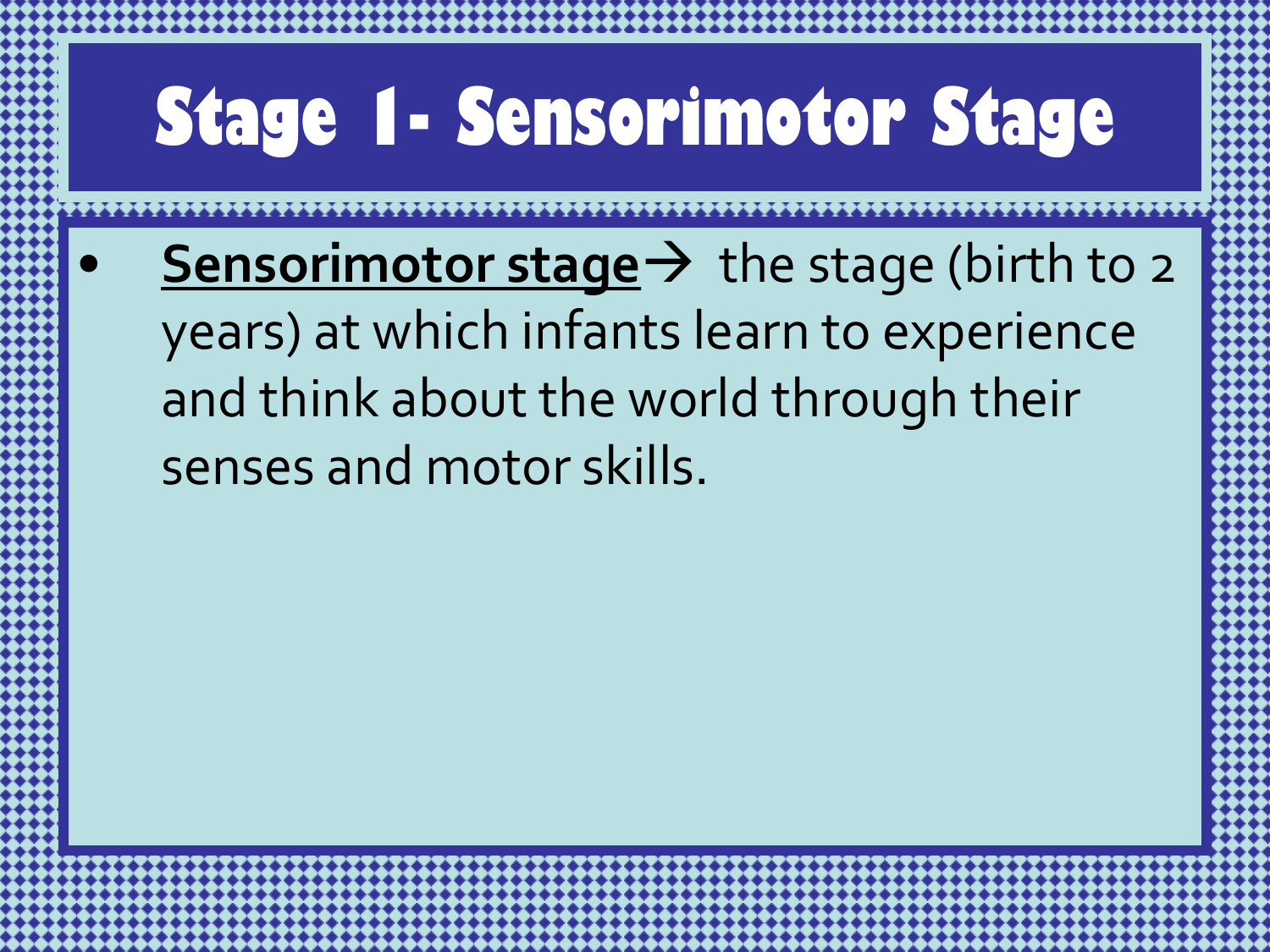# **Stage 2- Preoperational Stage** • **Preoperational Stage** > the stage (ages 2-7 years) which the ability to speak grows rapidly.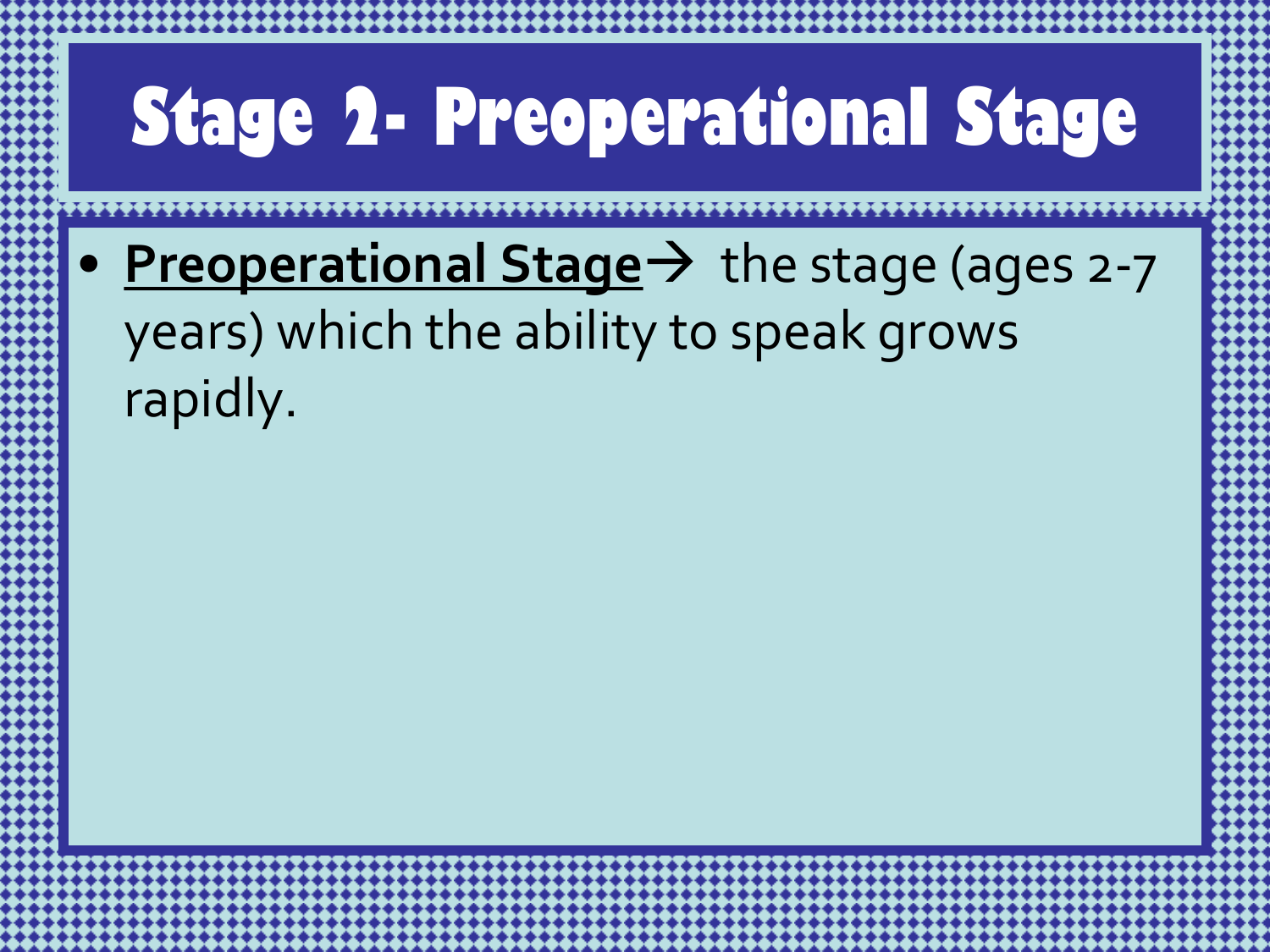# **Stage 3- Concrete Operational Stage**

• **Concrete Operational Stage**  $\rightarrow$  (7 through 12 years old) at which children can think about objects in the world more than one way and start to understand causal connections in their surroundings.

*Children learn that even though a plain sheet of white paper is folded into a paper airplane, it is still that same piece of white paper.*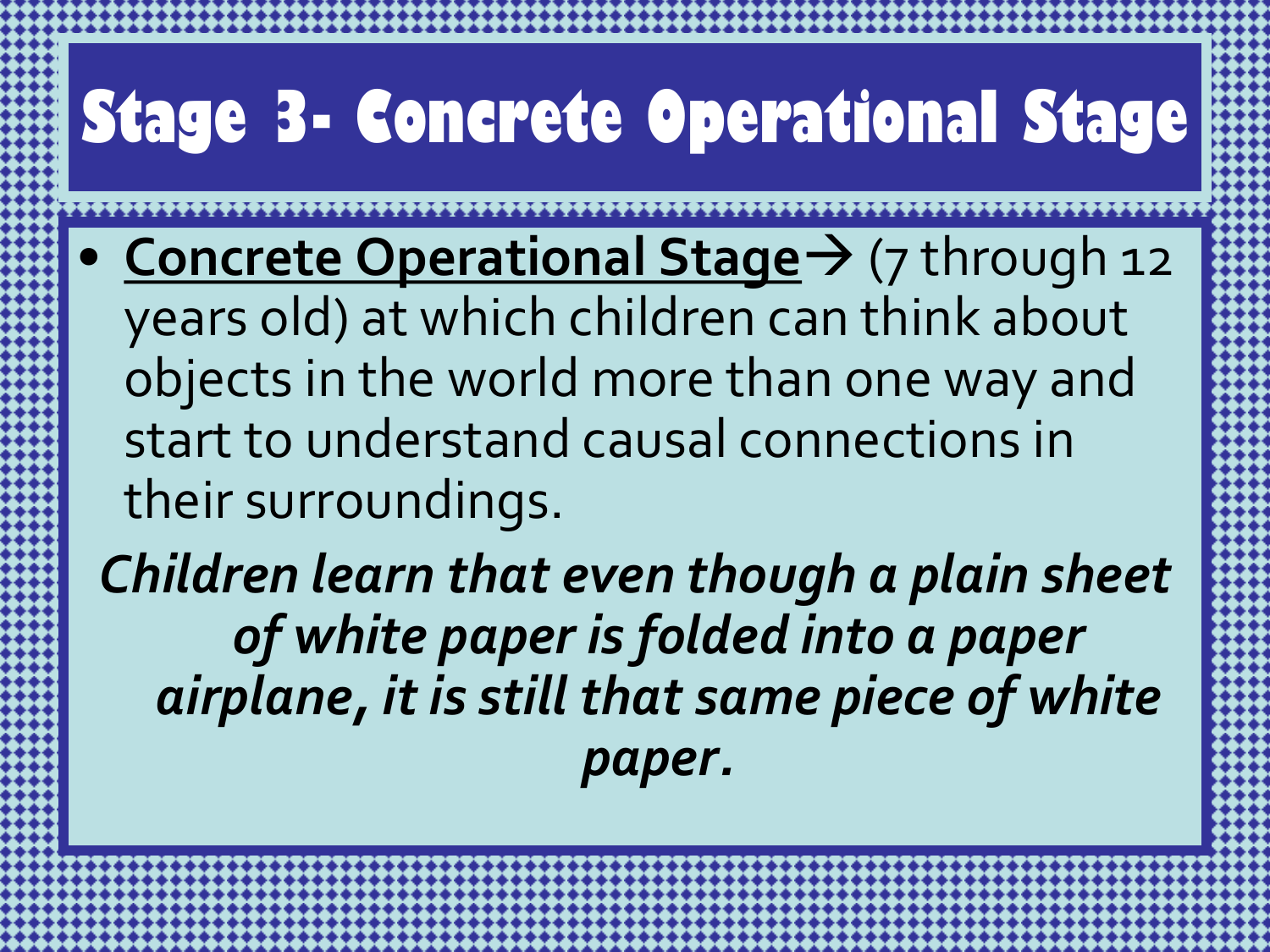# **Stage 4: Formal Operational Stage** • **Formal Operational Stage** > (12 years and above) where people become able to comprehend abstract thought.